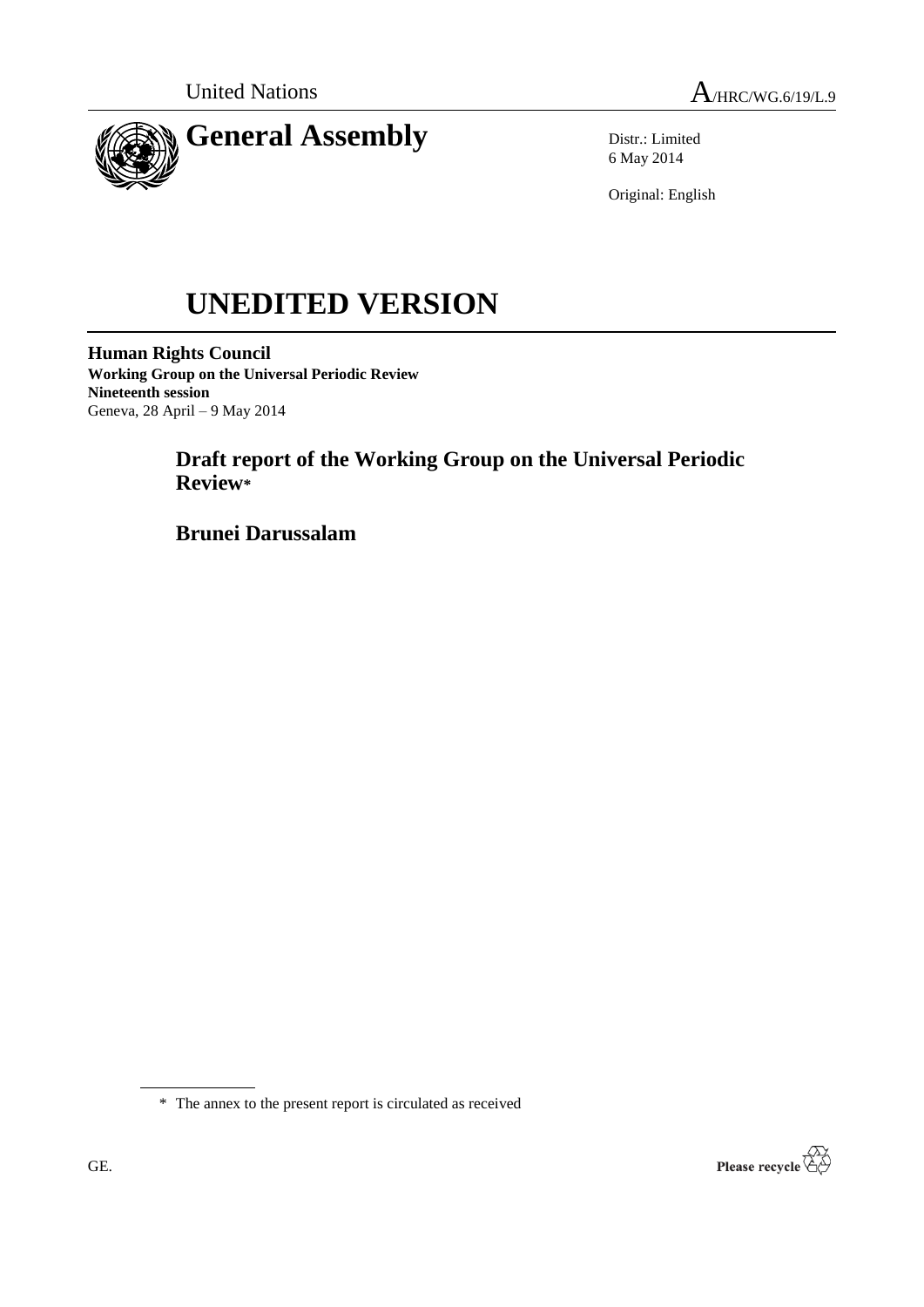## **A/HRC/WG.6/19/L.9**

# Contents

|       |           | Paragraphs  | Page          |
|-------|-----------|-------------|---------------|
|       |           | $1 - 4$     | 3             |
|       |           | $5 - 112$   | 3             |
|       | A.        | $5 - 24$    | $\mathcal{R}$ |
|       | <b>B.</b> | $25 - 112$  | 6             |
| H.    |           | $113 - 114$ | 13            |
| Annex |           |             |               |
|       |           |             | 25            |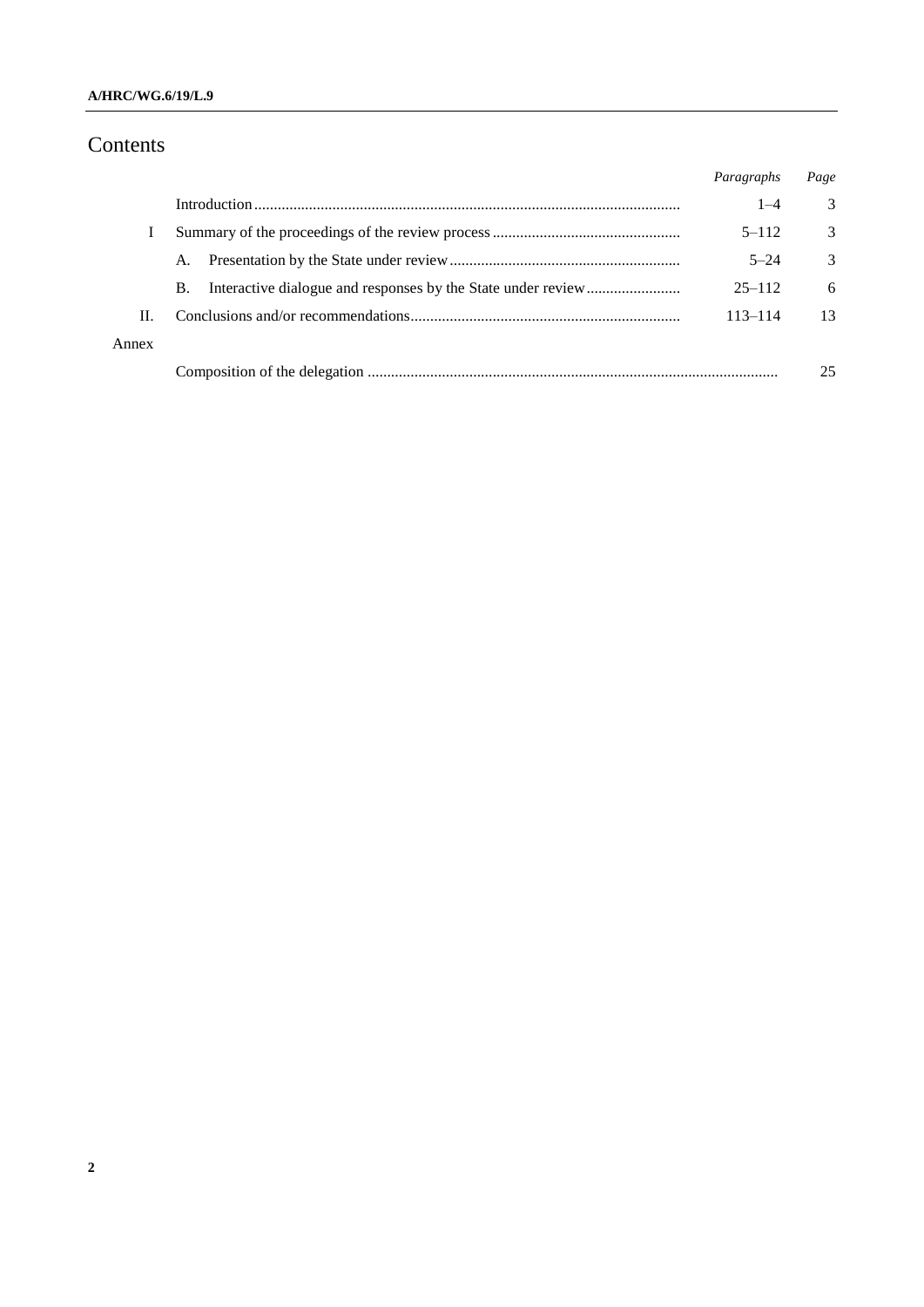## **Introduction**

1. The Working Group on the Universal Periodic Review (UPR), established in accordance with Human Rights Council resolution 5/1 of 18 June 2007, held its nineteenth session from 28 April 7 to 9 May 2014. The review of Brunei Darussalam was held at the 9th meeting on 2 May 2014. The delegation of Brunei Darussalam was headed by the Honourable Pehin Dato Lim Jock Seng, Minister of Foreign Affairs and Trade II. At its 14th meeting held on 6 May 2014, the Working Group adopted the report on Brunei Darussalam.

2. On 15 January 2014, the Human Rights Council selected the following group of rapporteurs (troika) to facilitate the review of Brunei Darussalam: Morocco, Romania, and Saudi Arabia.

3. In accordance with paragraph 15 of the annex to resolution 5/1 and paragraph 5 of the annex to resolution 16/21, the following documents were issued for the review of Brunei Darussalam:

(a) A national report submitted/written presentation made in accordance with paragraph 15 (a) (A/HRC/WG.6/19/BRN/1);

(b) A compilation prepared by OHCHR in accordance with paragraph 15 (b) (A/HRC/WG.6/19/BRN/2);

(c) A summary prepared by OHCHR in accordance with paragraph 15 (c) (A/HRC/WG.6/19/BRN/3).

4. A list of questions prepared in advance by Belgium, Czech Republic, Germany, Liechtenstein, Mexico, Netherlands, Slovenia, Spain, United Kingdom of Great Britain and Northern Ireland, and United States of America was transmitted to Brunei Darussalam through the troika. These questions are available on the extranet of the UPR.

## **I. Summary of the proceedings of the review process**

#### **A. Presentation by the State under review**

5. The delegation of Brunei Darussalam was honoured to address once again the Working Group for the second cycle of the UPR. It referred to its Report, which highlighted Brunei Darussalam's ongoing work in improving the welfare of its people and also in protecting the rights of vulnerable groups, such as women, children, persons with disabilities, and the elderly. The report also included its responses to the 33 recommendations that were tabled during the first cycle.

6. The delegation reiterated that the core policy of the Government of His Majesty remained to be people-centred in all aspects, both in terms of material as well as spiritual needs. Its people continued to enjoy living in a peaceful and harmonious environment, the hallmark of the 30 years of its full independence. That would continue to be so as it strived to realise its National Vision by 2035 to become a nation with highly educated, skilled and successful citizens, who will attain a high quality of life in a dynamic and sustainable economy.

7. His Majesty's deep dedication towards the welfare of his people had ensured the provision of a first class education system; quality health services, as well as adequate housing. Citizens and residents alike, continued to enjoy the generous subsidies granted by the Government for several essential commodities such as fuel, gas, water, rice, and sugar.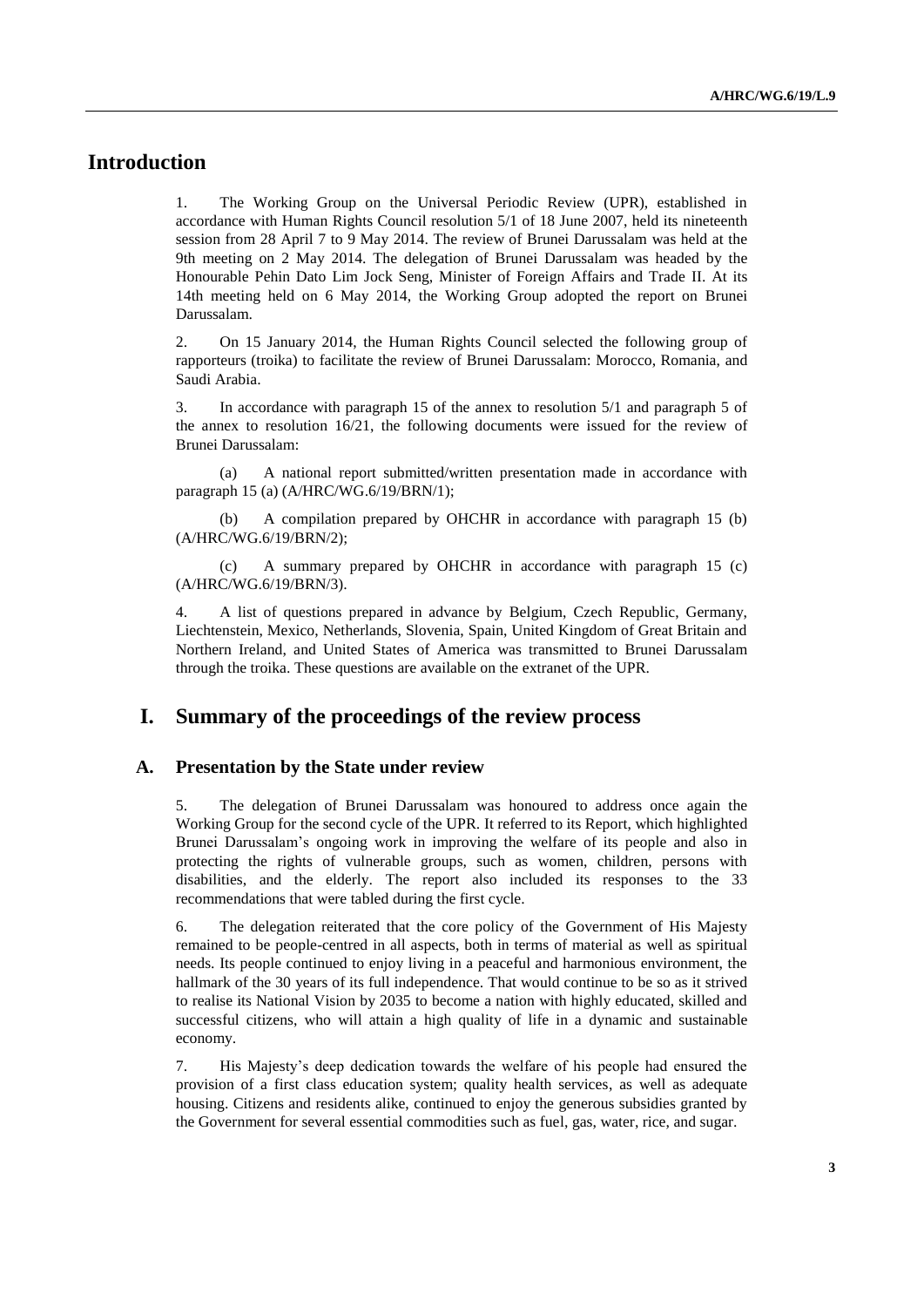8. Education remained one of the top priorities, with nearly 13 per cent of the national budget allocated to it. The provision of free, quality education from early childhood to tertiary-level, equally accessible to both boys and girls had been further enhanced. Scholarships to study in the country and abroad were granted to eligible students. Brunei Darussalam had attained one of the highest literacy rates in the region. Technical and vocational qualification opportunities were provided for its people to gain the necessary skills required to increase their competitiveness and improve their self-development. Its efforts were in line with the goals of UNESCO's 'Education for All', and the country ranked 34 out of 127 countries in UNESCO's most recent Development Index. It had also worked with UNICEF and UNESCO to complement its nine-year compulsory education legislation currently in place through enhancing the Early Childhood Care and Education Programme.

9. The delegation highlighted that Brunei Darussalam being a small nation, the health of its people was vital to its development. His Majesty's Government therefore placed great importance to the provision of a comprehensive health care system. Free medical healthcare was provided for citizens. The delegation was proud to say that Brunei Darussalam had achieved many of the targets set by the World Health Organization.

10. On providing a healthy environment for all, the Government had adopted an environmental policy direction and strategies in implementing its National Development Plan. The delegation was pleased to say that one of the most valuable assets of Brunei Darussalam was its clean air. It was home to well-preserved pristine rainforests with a rich biodiversity, its national pride for future generations. Together with the international community, it shared the responsibility to save the Earth from global warming. It was also cooperating with its neighbours, Malaysia and Indonesia through the 'Heart of Borneo' project, whereby about 58 per cent of its lands had been reserved in efforts to preserving the planet.

11. The delegation stated that His Majesty's strong commitment to his people was apparent during good times and also in times of need. One example of His Majesty's continuous concern for the well-being of his people was during the occurrence of flash floods in some parts of the country in early 2014 where His Majesty personally visited the affected areas to ensure that the authorities responded immediately and efficiently to secure the safety of those concerned. A considerable amount of resources had been allocated to relief and repair efforts and a budget of about US\$55 million had been earmarked for flood mitigation measures.

12. Those were just some of the efforts Brunei Darussalam had made in promoting and protecting the bigger aspects of human rights, which were in fact in line with the MDGs. It had achieved almost all of its targets set forth, especially in eradicating extreme poverty. According to the Human Development Report 2013, it ranked 30 out of 187 countries in the Human Development Index. It would continue to strive towards accelerating development and looked forward to supporting the post-2015 development agenda.

13. The delegation highlighted the efforts of His Majesty's Government in protecting the vulnerable groups in the country. A number of measures had been put in place, such as introducing new legislations, amending existing ones, and setting up Special Committees to further ensure their rights. Among the legislations included the Children & Young Persons Act, which led to the establishment of a juvenile justice system in 2010 to ensure appropriate judicial procedures for young offenders.

14. Support was provided for less privileged children through benefits, proper care, and guidance. Several welfare programmes had been initiated including provision of shelter homes; education allowance; as well as various funds for orphans, such as the Crown Prince Fund for Orphans.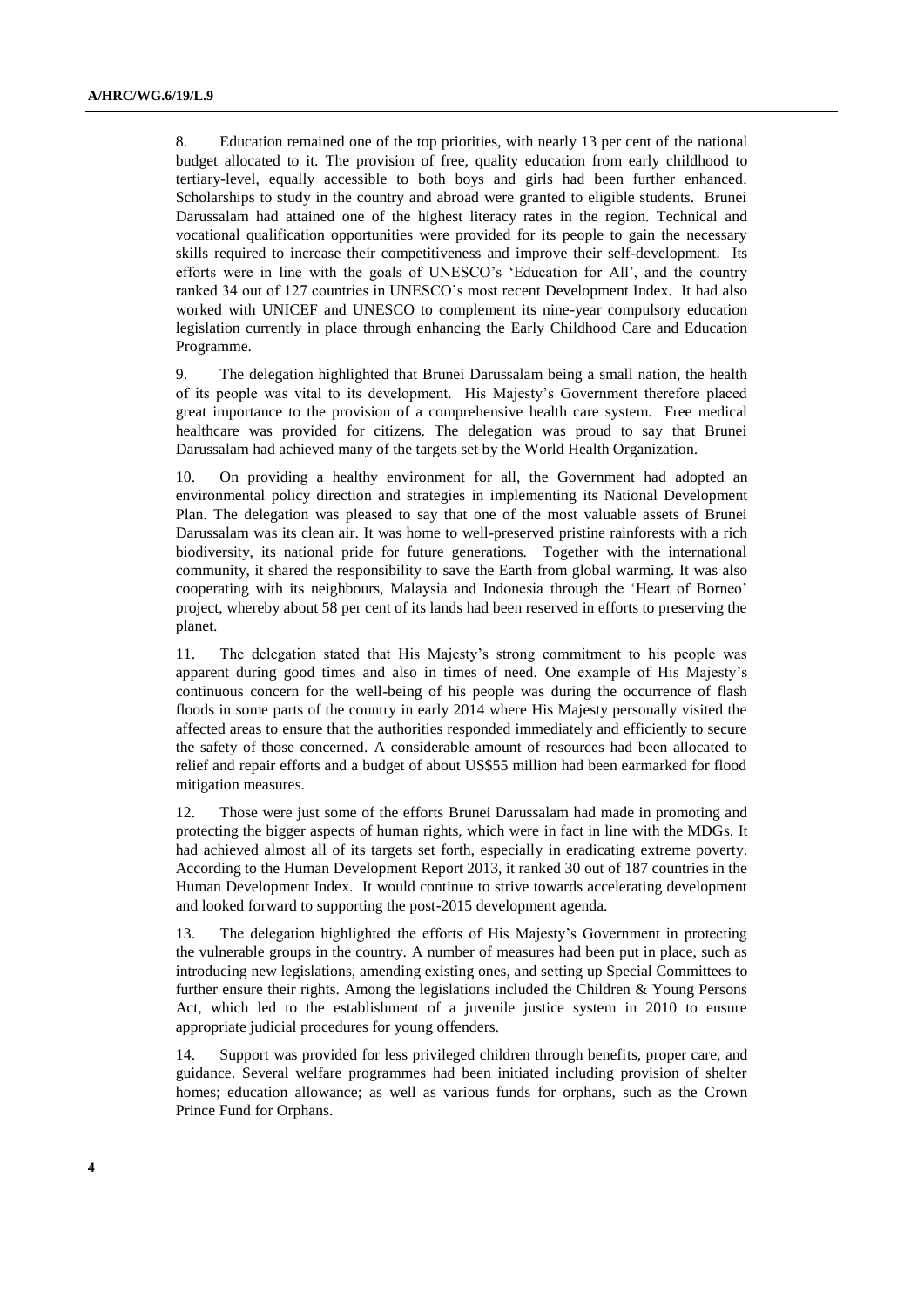15. Women constituted over half of its workforce. They had actively contributed to the development of the country as well as the maintenance of peace and security. There continued to be an increasing number of women as professionals in various fields, and many of them had attained high level positions in the public and private sectors such as the Ambassador-At-Large; Attorney General; Deputy Minister; members of the Legislative Council; Senior Officials in the respective Ministries; and Entrepreneurs, to name but a few. The Government's commitment to promote gender equality was clearly evident through national policies applicable to all community sectors. As a result, it had reached a remarkable literacy rate of over 95 per cent for girls. In 2013, the World Economic Forum's Global Gender Gap Report put it in 6th place in terms of estimated earned income; 12th place in terms of enrolment in tertiary education; and 17th place for wage equality. The rights of women were further protected through legislations such as the Islamic Family Law Act and the Married Women Act.

16. For the elderly population, their welfare continued to be safeguarded through strong family and cultural values. Apart from having sufficient care from their families, a significant social safety net for the elderly was the monthly pension for all citizens and permanent residents who had reached the age of 60. This pension was non-contributory and non-means tested.

17. For persons with disabilities, the Government continued to protect their rights through efforts which were also supported and complemented by various NGOs concerned with the welfare of specific disability causes. These included, among others, the provision of monthly allowances.

18. Brunei Darussalam, as a Monarchy and Islamic State, continued to uphold the family institution as the dominant aspect of its culture. The concept of the large extended family had long been established and become the social safety net. Since 2012, the first Sunday of May had been declared National Family Day to commemorate the importance of the family unit. Brunei Darussalam had a close-knit society that is distinctly communal and cohesive. Festive occasions such as "Eid", Chinese New Year, and Christmas, were celebrated by all members of the diverse community. Relatives and friends would exchange visits, well-wishes, and gifts, encouraging tolerance among its ethnic and religious groups.

19. Religious tolerance and understanding was indeed very important. In support of the Alliance of Civilisation, Brunei Darussalam became a member of the UNAOC Group of Friends in 2012 and had participated in several inter-faith dialogues.

20. Under the Constitution, Islam was the official religion of Brunei Darussalam, and its values and teachings continued to be the way of life for its people. As such, the activities of the society revolve around its Malay culture and Islamic faith. Non-Muslims may practise their religions in peace and harmony, as written in its Constitution. Syariah law had been in existence in Brunei Darussalam since the 14th century during the reign of the first Monarch. The objective of Syariah law was to create a society where religion, life, intellect, property and lineage were preserved and protected. With a strong sense of responsibility as an Islamic nation, the country had introduced the Syariah Penal Code Order, which would work in parallel with the existing civil law. The Order would be enforced in phases.

21. At the regional level, Brunei Darussalam held the Chairmanship of the Association of Southeast Asian Nations (ASEAN) in 2013 with the theme "Our People, Our Future Together", and initiated the implementation of the 2012 ASEAN Human Rights Declaration. This included the publication of the book on the Declaration and its translation into all the ASEAN languages. In addition, the 23rd ASEAN Summit last October adopted an ASEAN declaration on the elimination of violence against women and children and a declaration to strengthen social protection. Furthermore, Brunei Darussalam continued to support the work of the relevant ASEAN bodies related to human rights. The good progress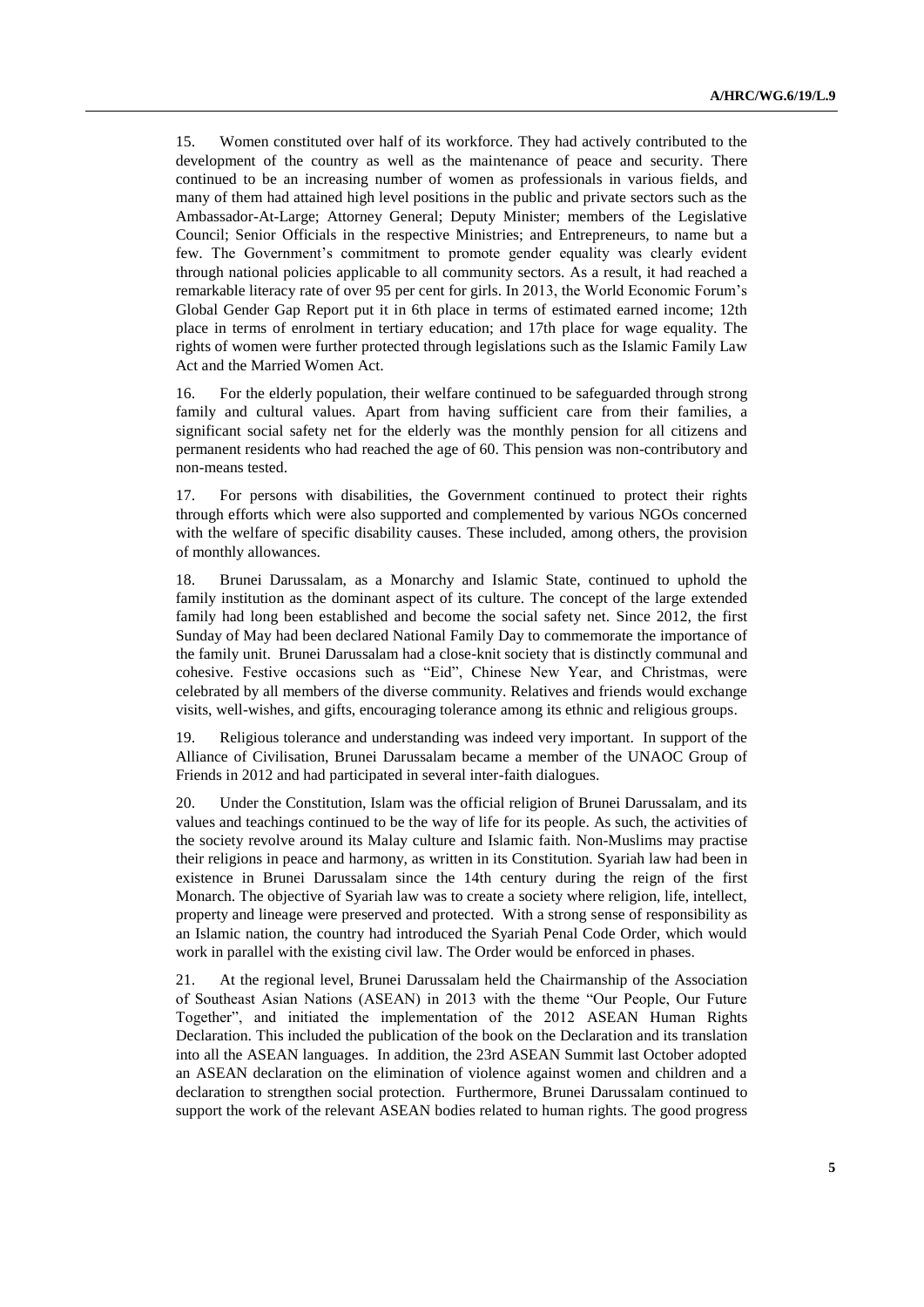ASEAN had made over the past year had demonstrated Brunei Darussalam's commitment in working together with its neighbours and partners especially in the field of human rights.

22. The delegation reaffirmed Brunei Darussalam's commitment to its international obligations. It revealed that Brunei Darussalam would be ratifying the Convention on the Rights of Persons with Disabilities in the near future. On CEDAW and CRC, it remained to be committed, and submitted in 2012 its combined initial and second periodic reports to the Committee on the Elimination of Discrimination against Women; and combined second and third periodic reports to the Committee on the Rights of the Child in 2013. With regard to the CRC, Brunei would be withdrawing its reservations on paragraphs 1 and 2 of Article 20 of the CRC relating to the protection of a child without a family, as well as paragraph (a) of Article 21 pertaining to the law on adoption. It was also working towards ratifying the Optional Protocol to the Convention on the Rights of the Child on the Involvement of Children in Armed Conflict. Furthermore, in support for global efforts towards abolishing child labour, it had ratified the ILO Minimum Age Convention three years ago, as recommended during the first cycle.

23. As a member of the international community, Brunei Darussalam appreciated the values of peaceful co-existence, mutual respect and cooperation and would continue to welcome technical assistance offered by international partners and at the same time, play its part in providing external assistance through various means such as the Commonwealth Fund for Technical Cooperation; the Initiative for ASEAN Integration; and Enrichment Projects for ASEAN. This ranged from financial support to capacity building and technical cooperation. Brunei Darussalam had offered scholarships to foreign students to pursue higher level education in its various academic institutions. To date, nearly 400 scholarships had been awarded to students from over 63 countries. It had also actively contributed to the initiatives of several UN bodies such as WHO, UNICEF, UN Women, and UNRWA. Brunei stood ready to continue to lend its support in the best way it could.

24. The delegation further highlighted that being a small state of 400,000 people; Brunei Darussalam had very limited human resources and would appreciate assistance from international organisations on capacity building.

## **B. Interactive dialogue and responses by the State under review**

25. During the interactive dialogue, 78 delegations made statements. Recommendations made during the dialogue are to be found in section II of the present report.

26. The Syrian Arab Republic commended the importance attached in national programmes to preservation of the family as a core unit of society as well as action in support of the advancement of women, as evidenced by their election to the Legislative Council.

27. Thailand commended Brunei Darussalam's progress towards ratification of the CRPD and the provision of equal education opportunities. It acknowledged women's representation in the Legislative Council and the Government's promotion of women's rights through the ASEAN Committee on Women and gender equality programmes.

28. Timor-Leste took note of the positive steps undertaken by Brunei Darussalam to implement the recommendations of the previous universal periodic review. It commended progress made in education, health and women's rights.

29. Tunisia commended Brunei Darussalam for combating discrimination and violence against women and adopting actions plans on women, persons with disabilities and child protection. It encouraged Brunei Darussalam to modify the law on nationality to ensure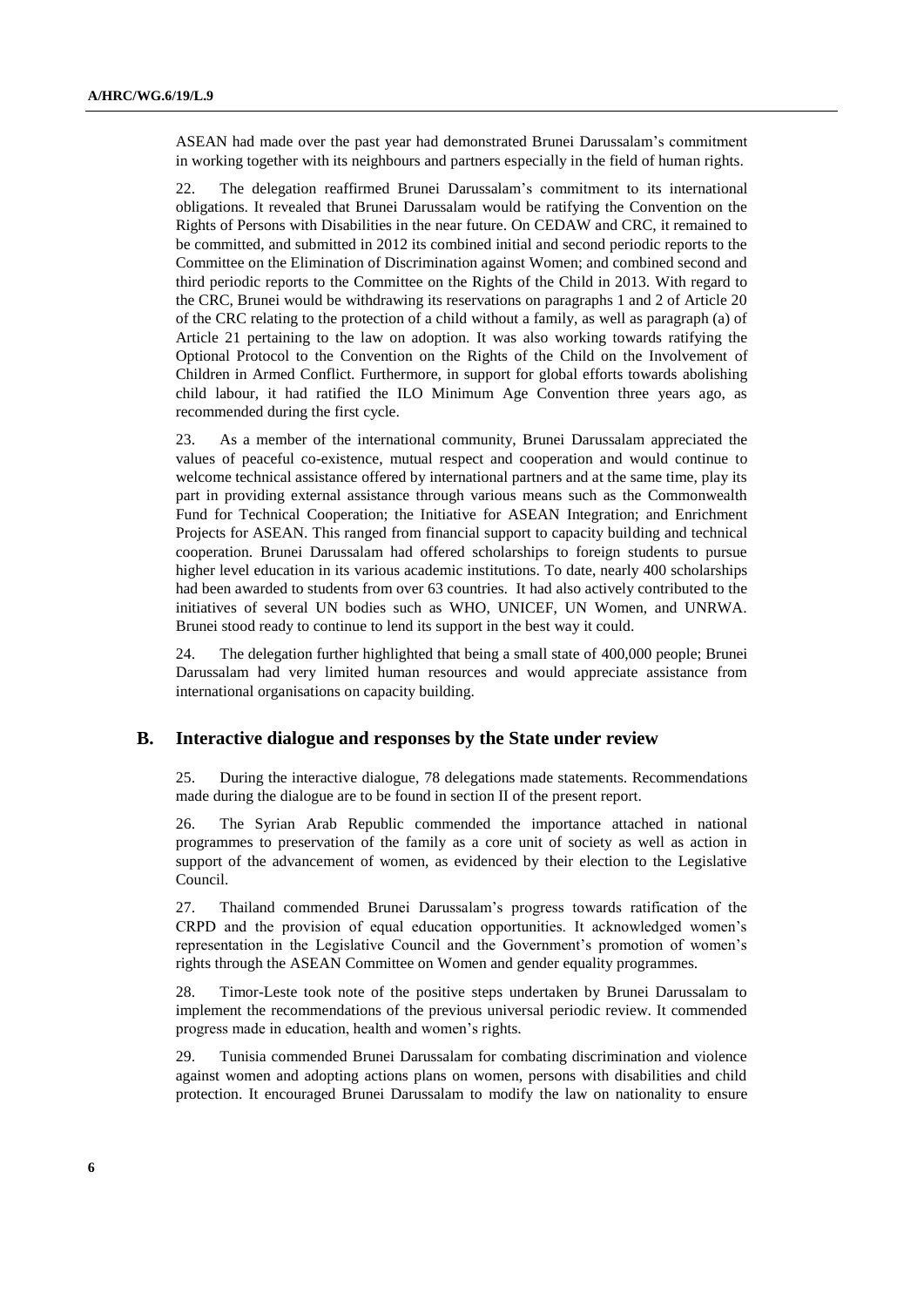gender equality and to provide a climate propitious to the activities of human rights defenders, journalists and civil society.

30. Turkey commended Brunei Darussalam's participation in regional and global human rights work and its transparent approach to technical cooperation in its human rights and development endeavours.

31. Ukraine noted with appreciation Brunei Darussalam's efforts to protect cultural rights through the ratification of UNESCO Conventions. Ukraine wished to know how the Syariah Penal Code would be applied to non-Muslims.

32. The United Arab Emirates welcomed the establishment of the Heads of Specialist Trafficking Unit and the Human Trafficking Investigation Unit. It commended increased capacity-building, inter-agency coordination, and appeals for technical assistance in the fight against trafficking.

33. The United Kingdom of Great Britain and Northern Ireland welcomed Brunei Darussalam's progress on social and economic rights and its Millennium Development Goal achievements. It urged the Government to suspend the state of emergency and to ensure that the Syariah Penal Code did not violate rights to freedom of religion.

34. The United States of America acknowledged Brunei Darussalam's commitment to the rights of children and gender equality. It was concerned that the 2013 Penal Code would undermine Brunei Darussalam's international human rights commitments, that trades unions could be refused registration and that migrant workers remained vulnerable to forced labour.

35. Uruguay welcomed Brunei Darussalam's Millennium Development Goal achievements, particularly in education, health and the low levels of infant mortality. It noted the introduction of legislation designed to prevent crime and promote human rights.

36. Uzbekistan commended measures taken by Brunei Darussalam to implement the recommendations of the first cycle of the universal periodic review and the adoption of the National Development Plan to strengthen the family, women's and children's rights and juvenile justice.

37. Venezuela (Bolivarian Republic of) noted the progress made by Brunei Darussalam in implementing universal periodic review recommendations; its ratification of ILO Convention no.138 on the abolition of child labour, introduction of a national development plan; Millennium Development Goal achievements; and improvements in social protection and equality.

38. Viet Nam appreciated the adoption of the Brunei Vision 2035 which provided a foundation for the protection and promotion of human rights. Brunei Darussalam had contributed to regional and international human rights cooperation and had implemented universal periodic review recommendations on women's and children's rights, education and health care.

39. Yemen commended the steady progress by Brunei Darussalam towards achievement of the MDGs through the implementation of social safety net programmes, provision of equal educational opportunities, and safeguarding of the environment and natural resources.

40. Afghanistan believed that children should be involved in development and noted with satisfaction Brunei Darussalam's public awareness, probation campaigns and community services for child offenders. It commended the Government's withdrawal of its reservation to CRC.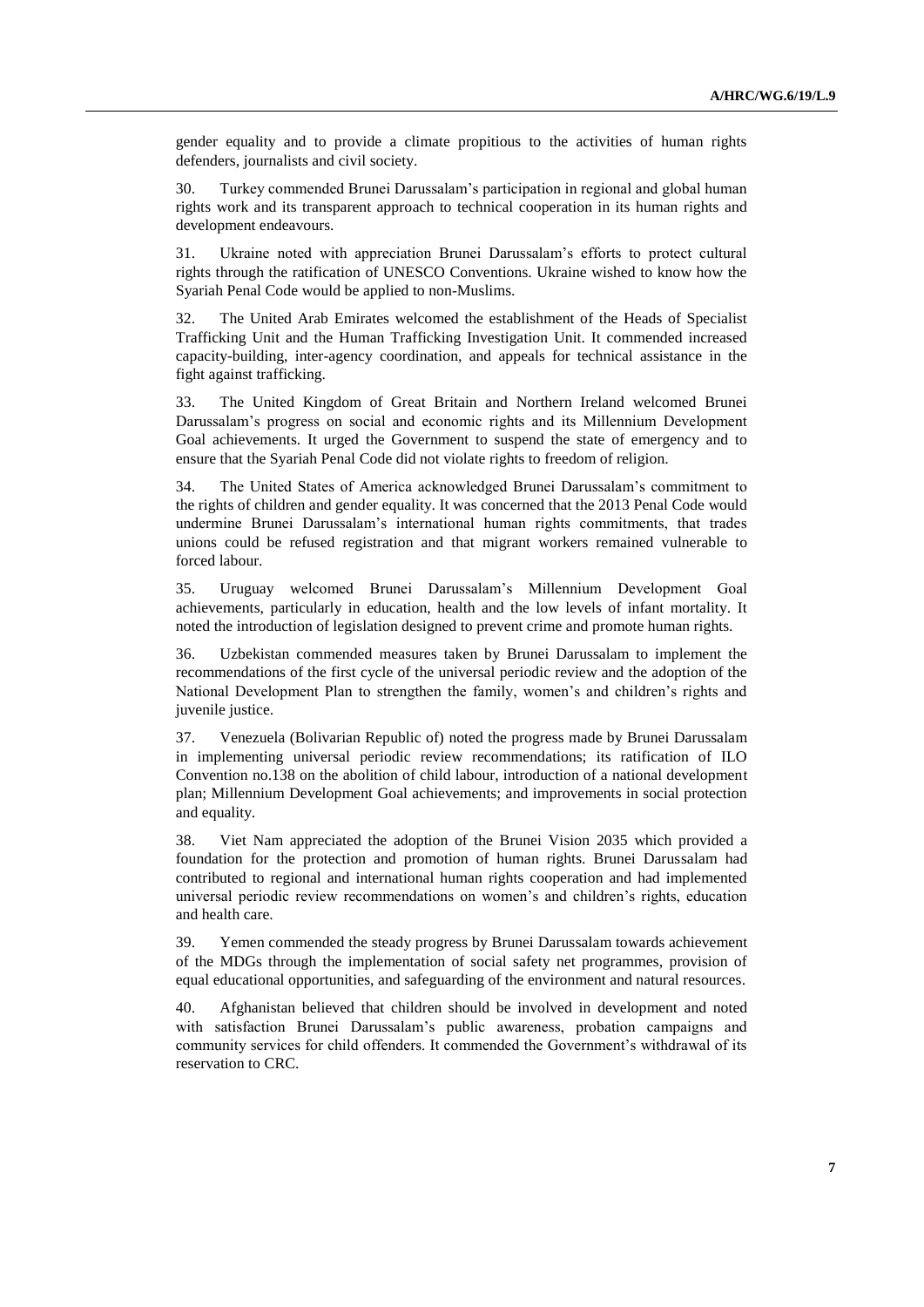41. Albania welcomed Brunei Darussalam's domestic legislation on the rights of women and children, family, employment and education and commended the implementation of the plan of action on women and family, which covered children's rights.

42. Algeria welcomed the importance Brunei Darussalam accorded to social and family issues and commended the progress it had made in economic, social and cultural rights. It noted the legislative reforms introduced to strengthen human rights for children, married women and the 2009 decree on employment.

43. Argentina commended Brunei Darussalam for its 10th National Development Plan (2012–2017).

44. Armenia noted positive changes in Brunei Darussalam's protection of human rights, promotion of education, strengthening services through building schools and infrastructure and protecting vulnerable women through employment and capacity building. Brunei Darussalam had not ratified a number of human rights instruments.

45. Australia commended Brunei Darussalam for its commitment to health care and education. It was concerned about the impact of the Syariah Penal Code on religious freedom, the status of women, treatment of LGBT persons and resumption of the death penalty.

46. Azerbaijan welcomed Brunei Darussalam's follow-up of recommendations from the previous review and its progress in health and education. It appreciated the institutional reform that addressed poverty, crime, family, women and persons with disabilities and the progress in anti-trafficking law enforcement.

47. Bahrain welcomed the adoption of the National Development Plan (2012–2017). It commended the provision of free medical and health care to all citizens, including vaccination programmes and antenatal screenings for children and women.

48. Bangladesh noted Brunei Darussalam's progress in education, health care, housing and human development and its positive impact on human rights. Brunei Darussalam was not party to some core human rights treaties. It had an impressive record in promoting the institution of the family.

49. Belarus commended the withdrawal of Brunei Darussalam's reservations to the CRC and amendments to the Penal Code to curb commercial sexual exploitation of children and to enable prosecutors to prosecute a wider range of sexual offences.

50. Spain noted Brunei Darussalam's introduction of legislation to combat gender-based violence but was concerned by the criminalization of same-sex sexual relations. Gaps existed in legislation combating prostitution of minors. The Islamic Penal Code was incompatible with international human rights legislation.

51. Bhutan congratulated Brunei Darussalam for its implementation of recommendations from the previous universal periodic review cycle and the efforts made to promote human rights and to include women in decision-making.

52. Brazil welcomed Brunei Darussalam's awareness campaigns against child abuse and establishment of an action team on child protection. However its progress in meeting the Millennium Development Goals had not been matched by improvements in civil and political rights.

53. Burkina Faso noted progress since the first UPR cycle. It encouraged Brunei Darussalam to continue implementing the 10th National Development Plan 2012–2017, collaborating with human rights NGOs, formulating laws and implementing programmes.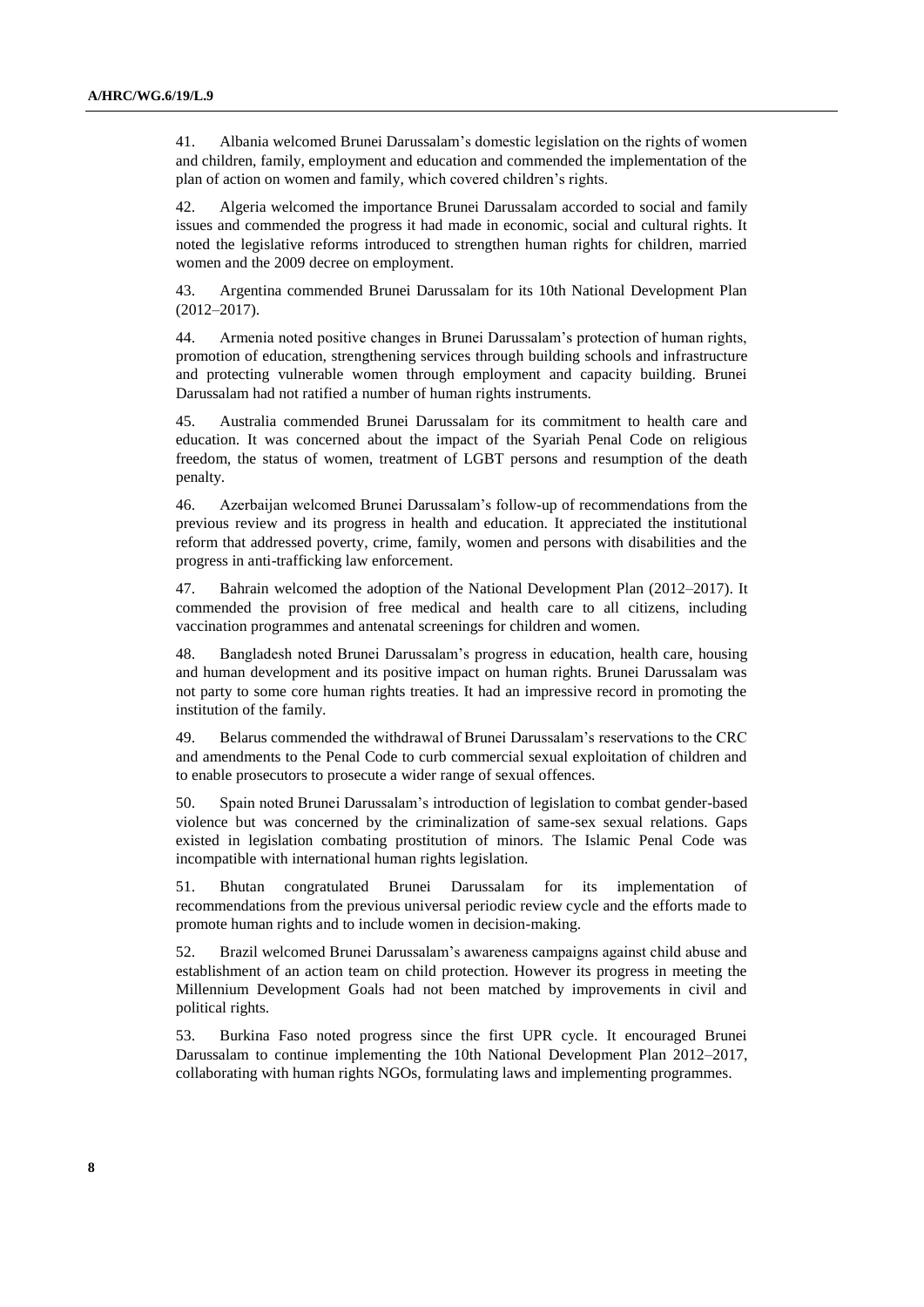54. Cambodia commended Brunei Darussalam's commitment to strengthening democracy and protecting human rights and fundamental freedoms, especially the rights of children, and the right to education, healthcare and economic opportunities.

55. Canada asked how Brunei Darussalam would meet international human rights obligations which were in conflict with the Syariah Penal Code, particularly on women's rights. It welcomed steps to prevent human trafficking and child exploitation and improve law enforcement.

56. Chad noted efforts to protect social, economic and cultural rights. It commended adoption of the 10th National Development Plan 2012–2017. It noted progress towards attaining the MDGs and development of legislation on children's rights.

57. China acknowledged the 10th National Development Plan 2012-2017, which focused on improving education, healthcare and women's and children's rights. It recognized progress in combating human trafficking and promoting multicultural harmony.

58. Costa Rica commended cooperation with human rights mechanisms, ratification of international instruments, and improved access to and quality of education and healthcare. It expressed concern regarding the use of corporal punishment against children, which should stop.

59. Cuba acknowledged steps to protect citizens' economic, social and cultural rights, and eliminate poverty and illiteracy. It welcomed free education and health services, and efforts to protect the rights of persons with disabilities.

60. The Czech Republic noted deficiencies in the laws and practices pertaining to the freedom of expression and the freedom of the press.

61. Djibouti commended Brunei Darussalam on the quality of its National Report, which reflected its commitment to human rights.

62. Egypt invited Brunei Darussalam to share its views on best practices and major challenges relating to the implementation of integrated pro-family policies and measures to protect and support the family as the fundamental unit of society.

63. France expressed serious concern regarding the adoption of the Syariah Penal Code Order and the consequences that may have on the respect of human rights and fundamental freedoms.

64. Germany acknowledged the success of Brunei Darussalam in advancing the social and economic development of the country.

65. Ghana welcomed Brunei Darussalam's commitment to the UPR process. It applauded the country's concern for the rights of older persons.

66. India commended implementation of the 10th National Development Plan 2012- 2017, attainment of the MDGs, and progress towards universal health and education. It welcomed efforts to protect rights of vulnerable groups. It encouraged Brunei Darussalam to review changes to criminal law which impacted freedom of religious minorities.

67. Indonesia commended the Brunei Vision 2035, which demonstrated a commitment to development of its citizens; and to human rights, both regionally and internationally. It recognized efforts to promote and protect rights of persons with disabilities.

68. Iraq noted the Government's achievements in the areas of education, health care, and enhancement of the well-being of children and older persons.

69. Ireland expressed concern at amendments to the Penal Code which prescribed the death penalty for a wide range of offences. While welcoming the achievement of high office by women, it stressed the need for improvements in the protection of women's rights.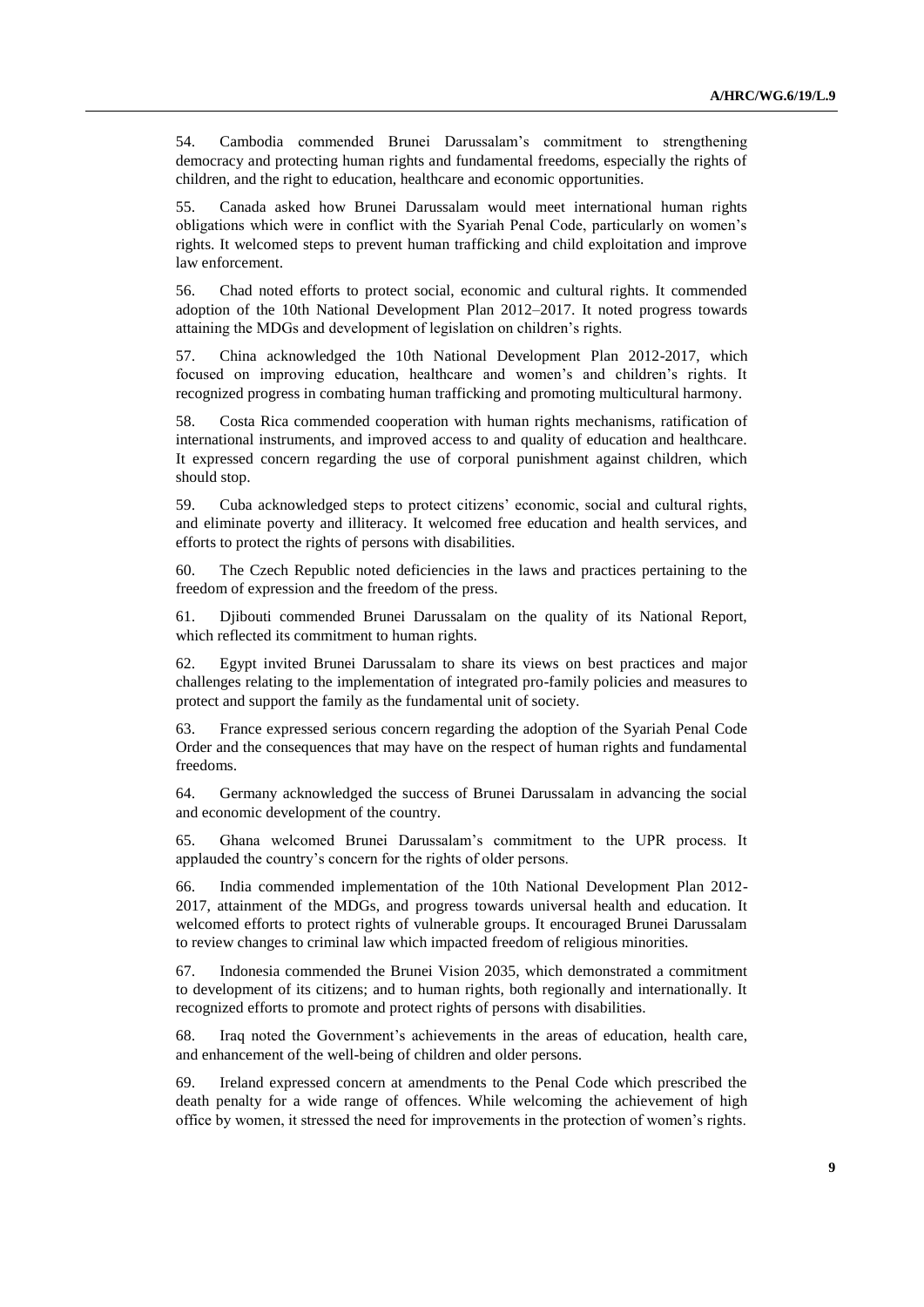70. Iran (Islamic Republic of) highlighted the efforts by Brunei Darussalam to improve the situation of women and children through the establishment of the Special Committee and the Plan of Action on Family Institution and Women.

71. Italy noted strengthened protection of children from sexual exploitation. It expressed concern regarding the Syariah Penal Code Order, and restrictions on freedom of expression. Brunei Darussalam had not yet acceded to several international instruments.

72. Japan thanked Brunei Darussalam for explaining its position on Syariah Law. It commended measures towards acceding to unratified treaties, appointment of women to government posts, submission of CEDAW reports and improved social security during maternity.

73. Jordan highly appreciated the enactment of the Children and Young Persons Act, the adoption of the Workplace Safety and Health Order, and the establishment of the Special Committee on Family Institution and Women.

74. Kazakhstan acknowledged measures to improve human rights, including provision of housing, health care and education. It called for education for all, especially vulnerable social groups. It noted efforts to secure freedom of religion.

75. Kuwait commended the methodical approach adopted by Brunei Darussalam in preparing its report and its commitment to the strengthening of human rights.

76. The Lao People's Democratic Republic noted accession to international conventions and development of national instruments. It welcomed progress towards achieving the MDGs and encouraged safeguarding the rights of children, women, elderly and persons with disabilities and improving access to healthcare and education.

77. Morocco welcomed the adoption of the Children and Young Persons Act, the amendment of the Penal Code to further protect the young and vulnerable from sexual exploitation, and the adoption of legal provisions to protect migrant workers.

78. Malaysia appreciated progress made since the first UPR review. It congratulated the country on meeting the MDGs and on progress regarding the rights of women, children and persons with disabilities through the implementation of legislation.

79. Maldives commended Brunei Darussalam's engagement in the UPR process, its commitment to improving its citizens' living conditions and progress towards the MDGs. It encouraged the international community to assist the country in overcoming challenges.

80. Mauritania noted the emphasis placed on promoting human rights by ensuring basic standards of health care, education, food, housing and welfare. It commended the holding of an Awareness Forum on CEDAW and the signing of the CRPD.

81. Mexico noted that the ratification of conventions on statelessness would support efforts to regularize the situation of stateless persons. It called on the country to extend its invitation to visit Brunei Darussalam to all UN specialized agencies.

82. Montenegro asked what accounted for the lack of cooperation with UN treaty bodies, and whether there were plans to ratify core international instruments and improve cooperation. It requested information on the UNESCO recommendation regarding freedom of expression.

83. Libya noted the establishment of the Special Committee on Family Institution and Women, and the Special Committee on Persons with Disabilities and the Elderly. It commended action to improve education and health care and to promote awareness of human rights.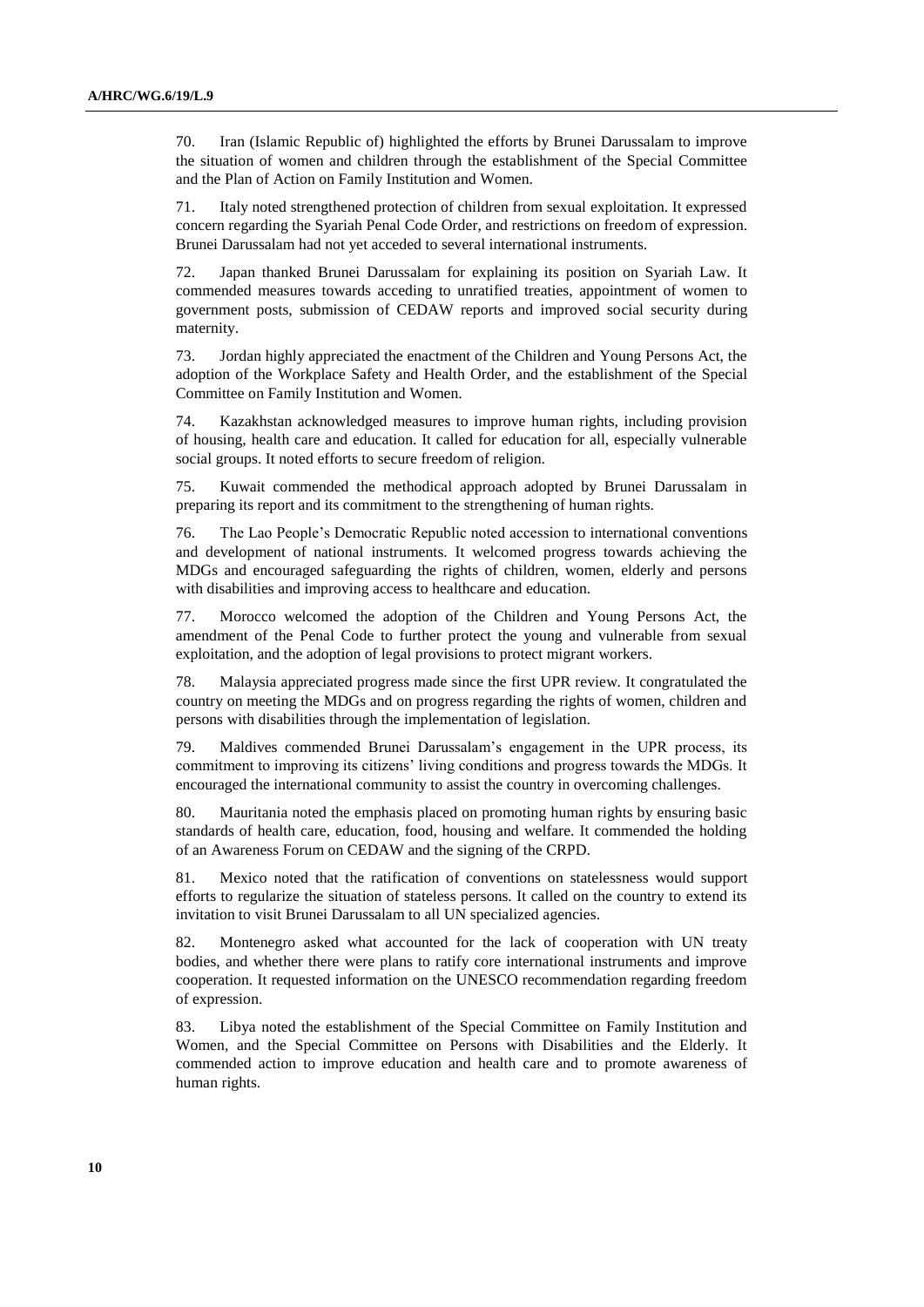84. Myanmar thanked Brunei Darussalam for its presentation. It welcomed its active participation in the UPR process and in other regional mechanisms for the promotion and protection of human rights.

85. The Netherlands commended the country for ensuring access to education and health care. It was concerned by provisions criminalizing sexual relations between consenting adults and the proposed introduction of the death penalty in the Penal Code.

86. Nicaragua commended legislative reforms to protect human rights, progress regarding protection of children and women, and efforts to create greater opportunities for its citizens through the implementation of the National Development Plan.

87. Oman commended Brunei Darussalam's MDG achievements, particularly on behalf of women, children and persons with disabilities. It noted that a Human Resource Development Fund had been established to provide young people with training opportunities.

88. Pakistan commended the consultative process adopted to prepare the report, the establishment of the inter-agency consultative mechanism, and the inclusion of women in the Legislative Council. It appreciated the country's commitment to human rights.

89. The Philippines commended Brunei Darussalam on promoting education for all, strengthening legislation on human trafficking, withdrawing reservations to the CRC, making progress towards ratification of the OP-CRC, and guaranteeing migrant rights under labour law.

90. Portugal welcomed efforts to enhance human rights, particularly through the interagency consultative mechanism. It asked, since under the Brunei Nationality Act mothers could not confer their nationality on their children, what measures were envisaged to prevent children's statelessness.

91. Oman commended Brunei Darussalam's MDG achievements, particularly on behalf of women, children and persons with disabilities. It noted that a Human Resource Development Fund had been established to provide young people with training opportunities.

92. The Republic of appreciated measures to combat human trafficking and steps to naturalize stateless persons. Ratification of key international instruments would improve the human rights situation and civil society organizations should be promoted.

93. Romania welcomed progress since the previous UPR cycle. It commended progress in ensuring the right to education, the right to health, and social security.

94. The Russian Federation highlighted the importance of gender equality and the promotion of women's rights for national development in line with the Brunei Vision 2035. It noted the establishment of the Brunei Darussalam AIDS Council.

95. Saudi Arabia commended the establishment of Special Committees on poverty, crime prevention, women, older people and persons with disabilities, and noted that women had joined the Legislative Council. It welcomed the adoption of the Syariah Penal Code Order and the Children and Young Persons Act.

96. Sierra Leone welcomed steps towards the MDGs. It asked whether non-Muslims would be accountable under the new Syariah and Penal Code provisions. It asked whether the country had met its GNI target for overseas development assistance.

97. Singapore noted progress in promoting access to health care and to education for all through the implementation of the Strategic Plan 2012-2017. It lauded the focus on social harmony in the Vision Brunei 2035 initiative.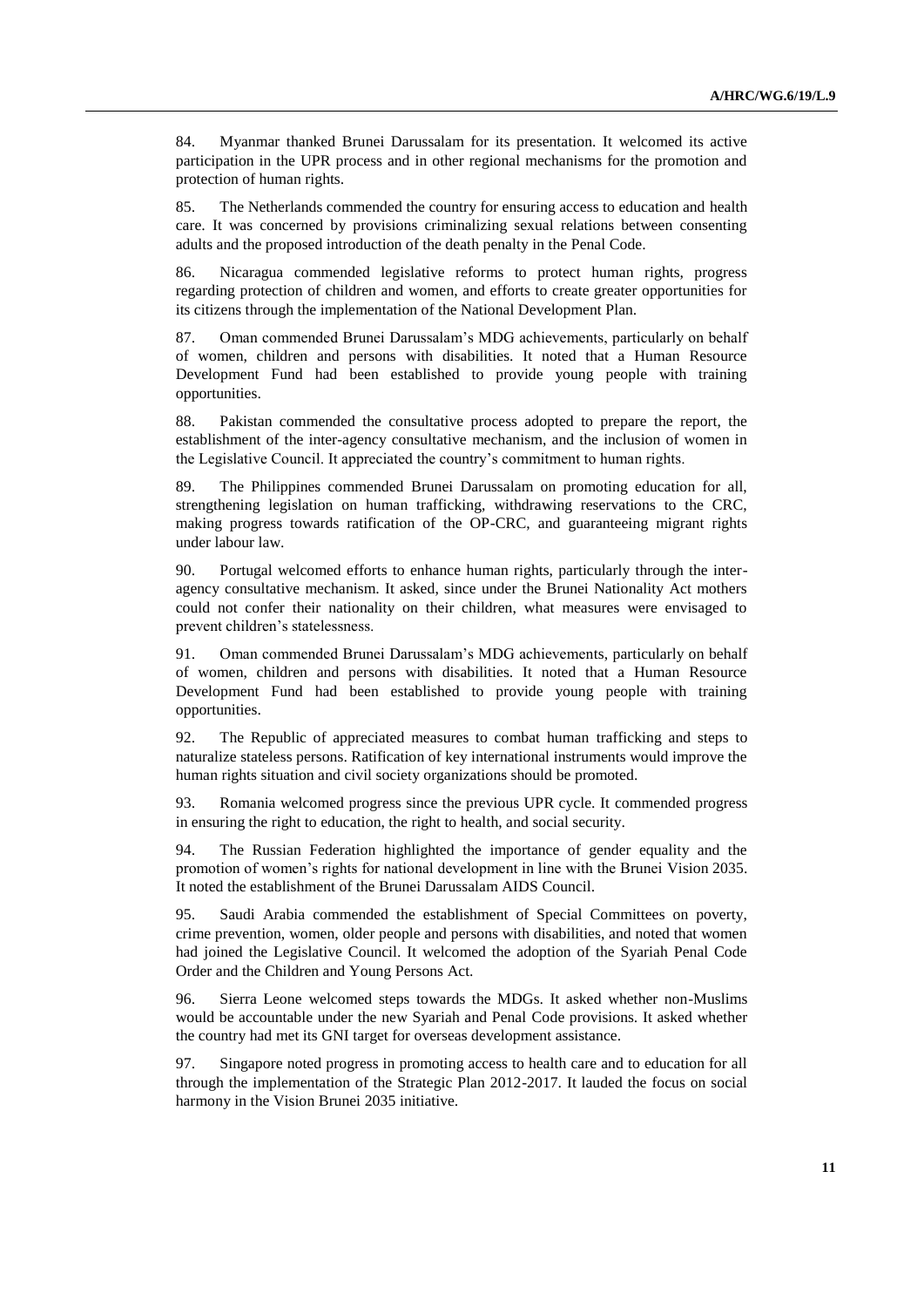98. Slovenia commended progress towards the MDGs. It welcomed the withdrawal of reservations to the CRC but was concerned by the non-ratification of several core international instruments and by restrictions on freedom of expression.

99. Belgium expressed concerns regarding child protection and freedom of expression. It was deeply concerned by the enactment of the Penal Code providing for capital and corporal punishment for a significant number of offences.

100. Sri Lanka noted the prioritization of and budgetary allocation to education. It welcomed action regarding children's and young people's rights, including through the Children and Young Persons Act and the Human Resource Development Fund.

101. The State of Palestine welcomed efforts to implement the previous recommendations and develop human capital through education. It commended efforts to improve health care but remained concerned about the shortage of qualified health practitioners.

102. The Sudan commended measures taken to promote the rights of women, children, persons with disabilities and older persons. In particular, it praised the establishment of the Special Committee on Family Institution and Women.

103. Sweden noted restrictions on fundamental freedoms and exploitation of foreign workers. It noted that the revised Penal Code stipulated the death penalty for a broad range of offences, including adultery and blasphemy, thus contravening international law.

104. The delegation of Brunei Darussalam expressed its appreciation to the Secretariat and the Bureau for their efforts in ensuring the success of the UPR session, and also thanked all the distinguished delegates for their statements. The delegation took note of their comments and recommendations.

105. It reiterated the focus of His Majesty's Government on the welfare of its people which addressed some of the core basic issues of human rights in terms of the rights to education, to health, to food, and to shelter. It regarded those as the four basic pillars of human rights.

106. It re-emphasized on free education to all Bruneians, from primary to tertiary levels. The Government also offered scholarships for eligible students to continue their studies abroad. With a population of 400,000, about two to three thousand students were pursuing their tertiary education in the United Kingdom. For those who could not meet the requirement, technical education was also available.

107. On health provision, free services were provided for everyone, and for those who were working in the country, a very minimum charge was involved. Apart from that, patients were also sent overseas to Singapore, Malaysia, United Kingdom, Australia, and the United States for specialised health care treatment.

108. It then referred to its opening statement which elaborated on the comprehensive provision of shelter to the people. It also highlighted the extended family system, as a kind of social safety net for the people. Moreover, a non-contributory pension was provided by the Government as an extra safety net. Furthermore, other aspects, be they social, cultural, and spiritual were also catered for.

109. With regard to multilateral cooperation on human rights, the delegation stated that it worked very closely with its regional partners and international organisations. Brunei Darussalam, with 400,000 people, had very limited human resources. It needed capacity building and would appreciate any assistance offered by international organisations.

110. On Portugal's question about the Nationality Act, the delegation responded by quoting its legislation: The Brunei Nationality Act (Cap 15) allows for either a Bruneian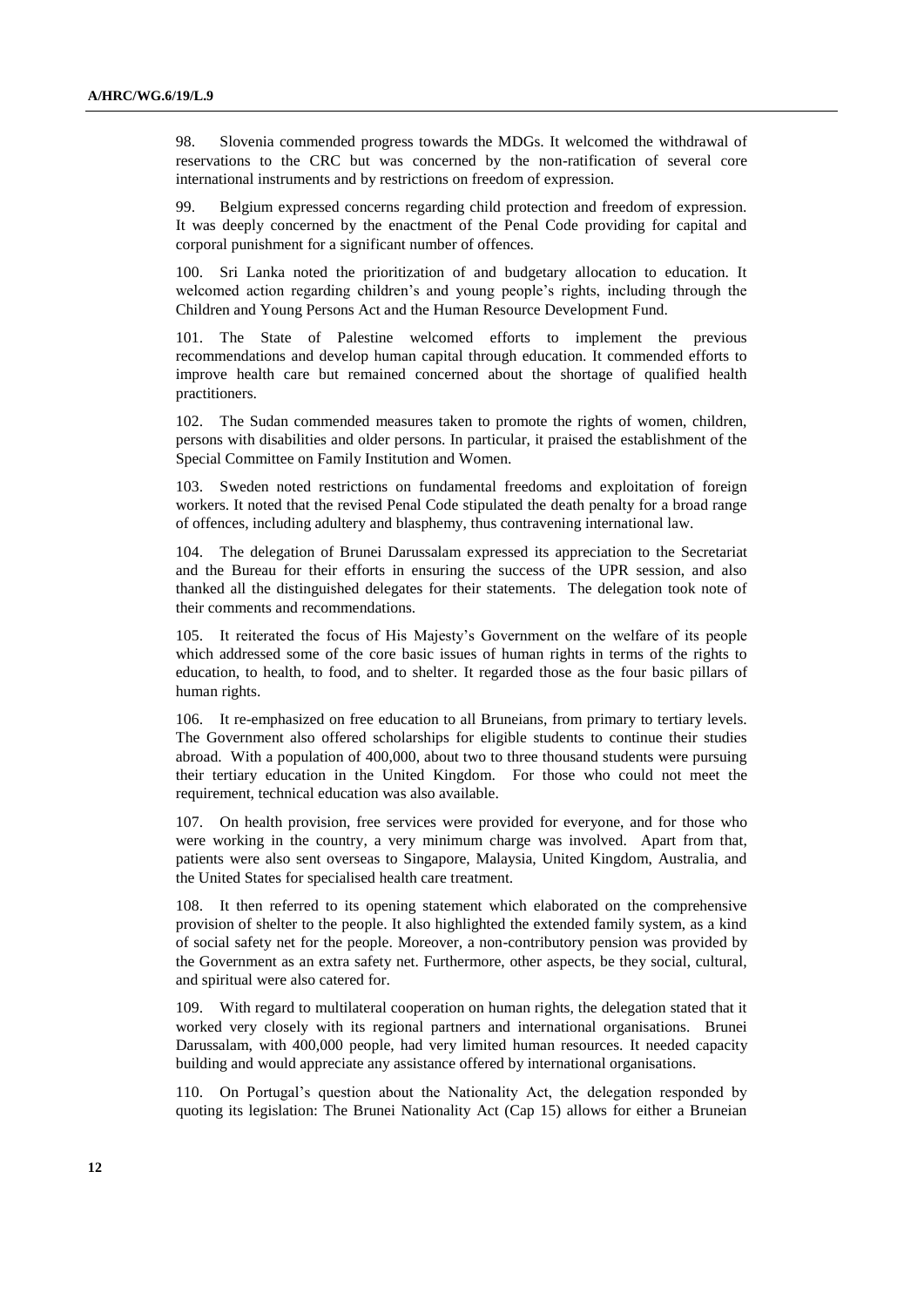father or a Bruneian mother of a child to obtain nationality of the children in accordance with Section 4 and 6 respectively. Section 4 of the Brunei Nationality Act (Cap 15) spells out categories of concern that can acquire nationality by operation of law. Section 6 provides for the acquisition of nationality of a minor by way of registration i.e. application of the parent or guardian who is a Brunei national. As such, pursuant to Section 6 of the Act, children of women citizens married to foreign nationals may be accorded Brunei citizenship upon application.

111. On Mexico's request to invite UN agencies to visit Brunei Darussalam, the delegation responded that apart from the agencies, it welcomed all present to visit the country and appreciate the green and peaceful environment, as well as to meet the friendly people of Brunei Darussalam.

112. It expressed Brunei Darussalam's pleasure to have participated in the second cycle of the review, and looked forward to working with members of the Troika: Morocco, Romania, Saudi Arabia; and the Secretariat in the drafting of the report. It would continue to work together with fellow member countries, international organisations, and the NGOs.

## **II. Conclusions and/or recommendations**

**113. The following recommendations will be examined by Brunei which will provide responses in due time, but no later than the 27 th session of the Human Rights Council in September 2014:**

113.1. **Ratify the other international instruments on human rights that the country is not yet a party (Argentina);**

113.2. **Further fulfil the internationally taken obligations as well as joining new human rights international instruments (Kazakhstan);**

113.3. **Ratify or accede to all the core United Nations human rights instruments listed in the relevant compilation of the OHCHR of 12 February 2014, relating to political rights, civil rights, economic and social rights, elimination of racial discrimination, torture, rights of women, and Genocide (Ghana);**

113.4. **Accede to all core international human rights instruments, in particular to the International Covenant on Civil and Political Rights and the International Covenant on Economic, Social and Cultural Rights (Germany);** 

113.5. **Ratify the ICCPR and ICESCR (Algeria);**

113.6. **Sign and ratify the International Covenant on Economic, Social and Cultural Rights and its Optional Protocol (Spain);**

113.7. **Continue to consider the potential for its accession to the International Covenant on Civil and Political Rights and the International Covenant on Economic, Social and Cultural Rights, which are the most fundamental human rights conventions (Japan);** 

113.8. **Take steps in order to sign and ratify the International Covenant on Civil and Political Rights and the International Covenant on Economic, Social and Cultural Rights (Romania);**

113.9. **Consider accessing to ICESCR and ICRMW (Egypt);**

Conclusions and recommendations will not be edited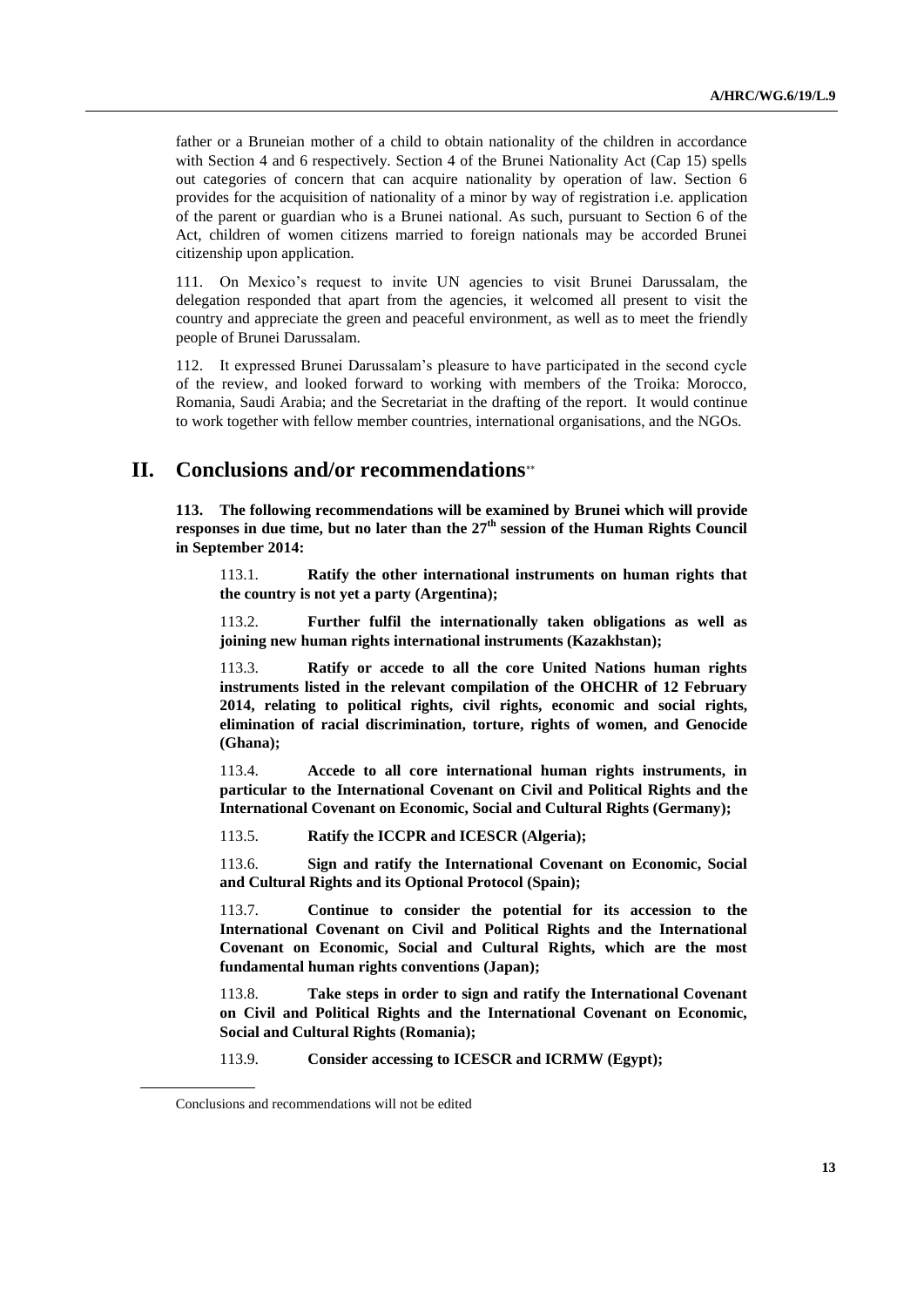113.10. **Ratify the ICCPR, ICESCR, CERD, CAT and the Rome Statute (Tunisia);**

113.11. **Accede to the ICCPR, the ICESCR, the CAT, and the Rome Statute of the ICC (Australia);**

113.12. **Ratify or accede to CAT, OP-CAT, ICCPR, and lift its broad reservations to CEDAW and CRC (Czech Republic);**

113.13. **Ratify the ICCPR, ICESCR and its Second Optional Protocol, and CAT (Djibouti);**

113.14. **Ratify the ICCPR, ICESCR, CERD and CAT and withdraw reservations to CEDAW (France);**

113.15. **Ratify ICERD, ICESCR, ICCPR, and the Convention against Torture and Other Cruel, Inhuman or Degrading Treatment or Punishment (Portugal);**

113.16. **Ratify core human rights treaties like the ICCPR, ICESCR, and the CAT and ensure that their provisions are respected in national legislation (Sierra Leone);**

113.17. **Consider ratification of core international human rights instruments to which it is not yet a party, such as ICCPR, CAT and ICESCR (Sweden);**

113.18. **Abolish the death penalty and sign and ratify both Optional Protocols to the ICCPR (Portugal);**

113.19. **Ratify the Second Optional Protocol to the International Covenant on Civil and Political Rights, aimed at abolishing the death penalty (Uruguay);** 

113.20. **Ratify the core international human rights conventions to which it is not a party and the Rome Statute (Slovenia);**

113.21. **Consider acceding to the ICCPR, the ICESCR and the ICC Rome Statute by the next review (Italy);**

113.22. **Review the reservation against the CRC and CEDAW (Sweden);**

113.23. **Consider lifting reservations to Articles 14, 20 and 21 of the CRC and Articles 9 and 29 of the CEDAW (Burkina Faso);**

113.24. **Review the broad reservations to the CRC and to the CEDAW (Portugal);**

113.25. **Withdraw all remaining reservations to the CRC and CEDAW (Slovenia);**

113.26. **Lift its reservations to Articles 9 of the Convention on the Elimination of All Forms of Discrimination against Women (Canada);**

113.27. **Withdraw existing reservations to the Convention on the Rights of the Child and the Convention on the Elimination of All Forms of Discrimination against Women (Russian Federation);**

113.28. **Continue and complete the process of ratification of OP-CRC-AC (Burkina Faso);**

113.29. **Ratify the CRC, which it signed in 2008 and submit its outstanding report (Sierra Leone);**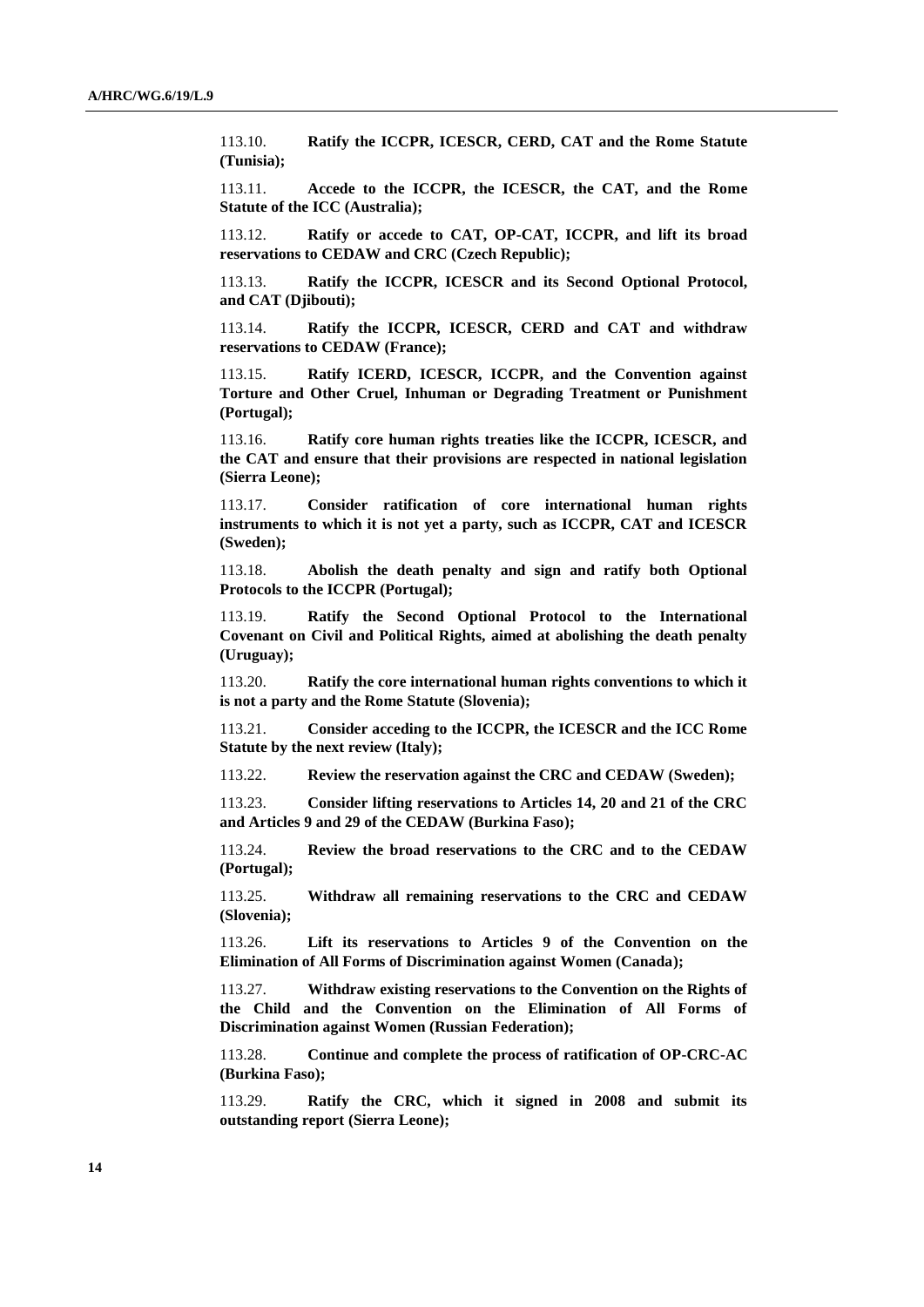113.30. **Continue its efforts to complete the ratification process for CRPD (India);**

113.31. **Continue enhancing the rights of persons with disabilities as well as accelerate the ratification process for the Convention on the Rights of Persons with Disabilities (CRPD) (Republic of Korea);**

113.32. **Consider ratifying the Convention on the Rights of the Persons with Disabilities, as a matter of priority (Indonesia);**

113.33. **Ratify the Convention for the Protection of All Persons from Enforced Disappearance (Argentina);** 

113.34. **Accede to the International Convention on the Prevention and Punishment of the Crime of Genocide (Armenia);**

113.35. **Consider the ratification of the Palermo Protocol on Trafficking in Persons (Philippines);**

113.36. **Consider acceding to the Convention relating to the Status of Refugees of 1951 and its Protocol of 1967 (Uruguay);**

113.37. **Ratify ILO Convention 189 concerning decent work for female and male domestic workers (Uruguay);**

113.38. **Consider ratifying the International Convention on the Protection of the Rights of Migrant Workers and Members of their Families and ILO Convention 189 (Philippines);**

113.39. **Review its national legislation in conformity with the Convention on the Rights of the Child and the Convention on the Elimination of all Forms of Discrimination against Women (Albania);**

113.40. **Strengthen the legislation to ban the use of children under 18 for the purpose of commercial sex, prostitution and pornography (Mexico);** 

113.41. **Enact legislation to prohibit explicit corporal punishment of children in all settings, including the home, schools and alternative care facilities (Montenegro);**

113.42. **Use the national programme "Brunei Vision 2035" as a guide for the adoption of the national legislation on gender equality and women`s empowerment (Russian Federation);**

113.43. **Initiate reforms to bring its legislation and practice on freedom of expression and opinion in line with international standards (Tunisia);**

113.44. **Consider revising relevant acts restricting the freedom of expression and media in order to ensure that they conform with international human rights standards (Slovenia);**

113.45. **Amend the Sedition Act and the Local Newspapers Order 1958 to strengthen freedom of expression in line with international human rights obligations (Canada);**

113.46. **Amend relevant regulations to align itself with the international standards on freedom of expression and freedom of the press (Italy);**

113.47. **Implement the reforms needed to bring its legislative framework and practices in line with international norms and standards on freedom of the press and freedom of expression (Belgium);**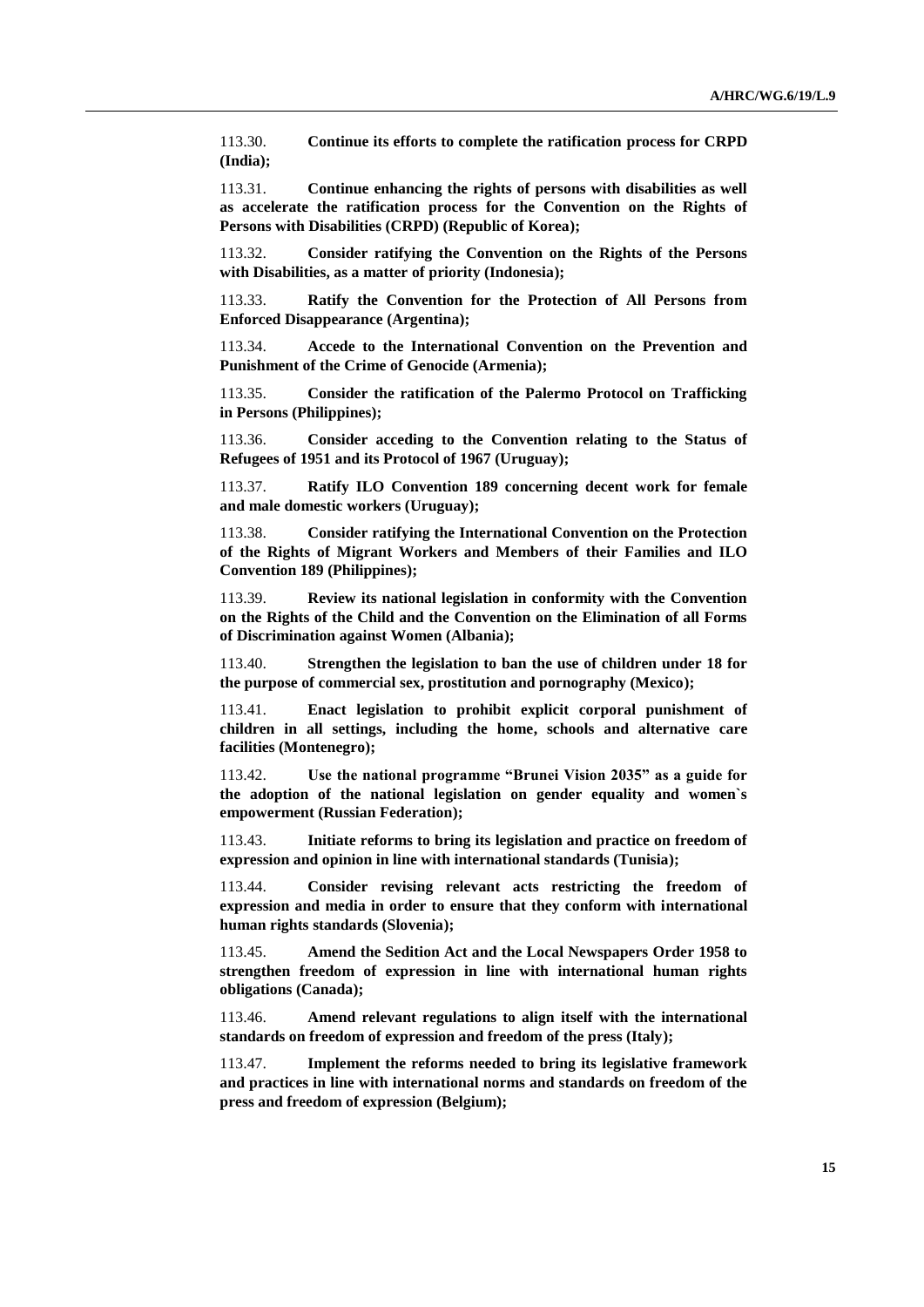113.48. **Revise the Penal Code Order of 2013 to prohibit torture or other cruel, inhuman or degrading treatment or punishment and to bring Brunei's domestic legislation in line with its international human rights commitments on the freedoms of religion and of expression (United States of America);**

113.49. **Repeal the emergency powers and the Sedition Act to bring Brunei's domestic legislation in line with its international human rights commitments on the freedoms of expression, of peaceful assembly and of association (United States of America);**

113.50. **Review and amend all legislation placing undue and arbitrary restrictions on the right to freedom of expression, in particular the Sedition Act, the Undesirable Publication Act and the Local Newspapers Order, and put an end to censorship of the media and decriminalize defamation (Czech Republic);**

113.51. **Strengthen the text and enforcement of legislation that protects internationally-recognized labour rights for all workers, particularly those rights relating to forced labour and freedom of association (United States of America)**

113.52. **Enforce the Trafficking and Smuggling Persons Order to hold accountable labour and sex traffickers (United States of America);**

113.53. **Take the necessary measures to amend the legislation on nationality in order to establish equality between men and women regarding the transmission of nationality to their children (Argentina);**

113.54. **Consider reviewing its national legislation and regulations to incorporate greater gender perspective and women's rights in the workplace and mobilize support for women in need (Bhutan);**

113.55. **Step up efforts towards respecting the principle of interdependence of human rights, as laid down in the Vienna Declaration and Programme of Action by promoting and protecting economic and social rights in an equal footing with those of a civil and political nature. This may be achieved by ratifying international instruments on civil and political rights, and by strengthening national legislation related to the protection of fundamental rights and freedoms (Brazil);**

113.56. **Decriminalize sexual activity between consenting adults, and repeal all provisions of the newly enacted Penal Code discriminating against women and sexual minorities and introducing cruel or inhuman forms of punishment (Czech Republic);**

113.57. **Amend Article 375 of the Penal Code, dealing with the crime of rape, in order to remove the exception for sexual intercourse by a man with his wife (Ireland);** 

113.58. **Postpone the implementation of the Syariah Penal Code Order, 2013, pending a comprehensive review ensuring the Order's compliance with international human rights standards, and put in place a formal moratorium on the use of the death penalty, with a view to its abolition (Ireland);**

113.59. **Enhance efforts to promote understanding of the Syariah Penal Code through awareness programmes and other relevant activities (Iran (Islamic Republic of));**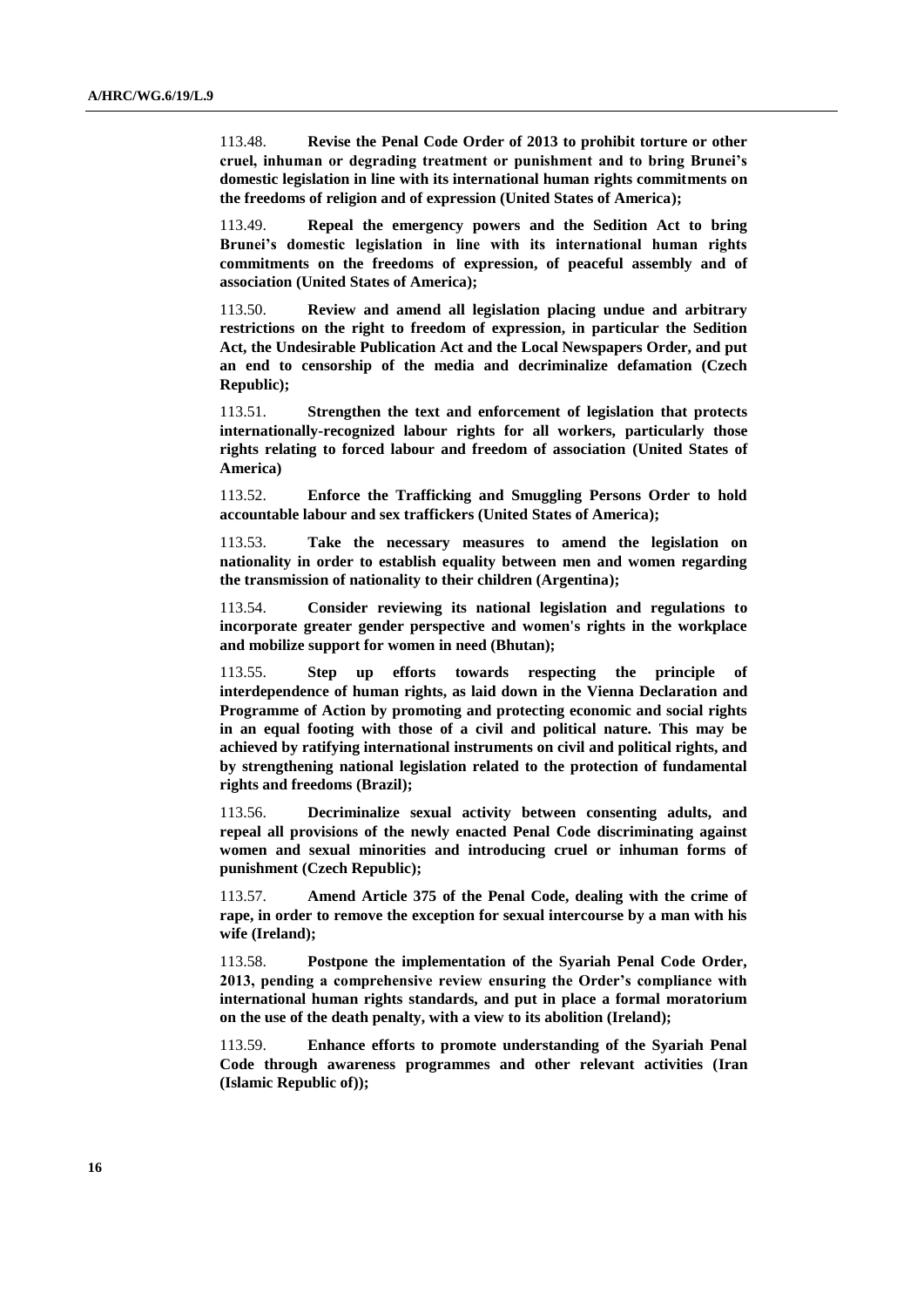113.60. **Ensure that the provisions and the application of the Syariah Penal Code Order remain in strict compliance with the human rights law, which includes the ban of any inhuman or degrading treatment or punishment (Italy);**

113.61. **Withdraw the amendments to the Penal Code introducing the death penalty and maintain the current de facto moratorium (Netherlands);**

113.62. **Continue to promote just and fair implementation of Syariah Penal Code through adequate training and capacity building (Pakistan);** 

113.63. **Delay the entry into force of the revised Penal Code and conduct a comprehensive review ensuring its compliance with international human rights standards (Sweden);**

113.64. **Ensure that implementation of the Syariah Penal Code Order, 2013 is compliant with international human rights standards and does not lead to the imposition of the death penalty or torture or other inhuman or degrading punishment (United Kingdom of Great Britain and Northern Ireland);**

113.65. **Implement the Syariah Penal Code in a manner consistent with international human rights standards (Australia);**

113.66. **Reconsider the use of corporal and capital punishment under the Syariah Penal Code (Australia);**

113.67. **Review the Islamic Penal Code in order to meet minimum human rights standards and clarify its application to foreigners and non-Muslims (Spain);**

113.68. **Reinstitute its suspension of implementation of the Shariah Penal Code. Conduct a comprehensive review of the new Penal Code in relation to obligations under international law (Canada);**

113.69. **Repeal or amend those sections of the Penal Code that prevent LGBT persons having equal rights (Netherlands);**

113.70. **Proceed to the abolition of current legislation criminalizing sexual relations between persons of the same sex (Spain);**

113.71. **Decriminalize sexual activity between same-sex consenting adults and ensure the protection of human rights for sexual minorities in conformity with the State's human rights obligations (Canada)**

113.72. **Decriminalise sexual relations between consenting adults of the same sex (France);**

113.73. **Reform Bruneian laws and policies, such as the Sedition Act, to ensure consistency with international standards (Australia);**

113.74. **Increase the age of criminal responsibility, which is now fixed as 7 years, to conform to international standards (Sierra Leone);**

113.75. **Raise the minimum age of criminal responsibility and prohibit sentences of corporal punishment and life imprisonment for children under the age of 18 (Czech Republic);**

113.76. **Continue its efforts to raise the minimum age of criminal responsibility (Uruguay);**

113.77. **Raise the minimum age of criminal responsibility and explicitly prohibit life imprisonment for persons under the age of 18 (Germany);**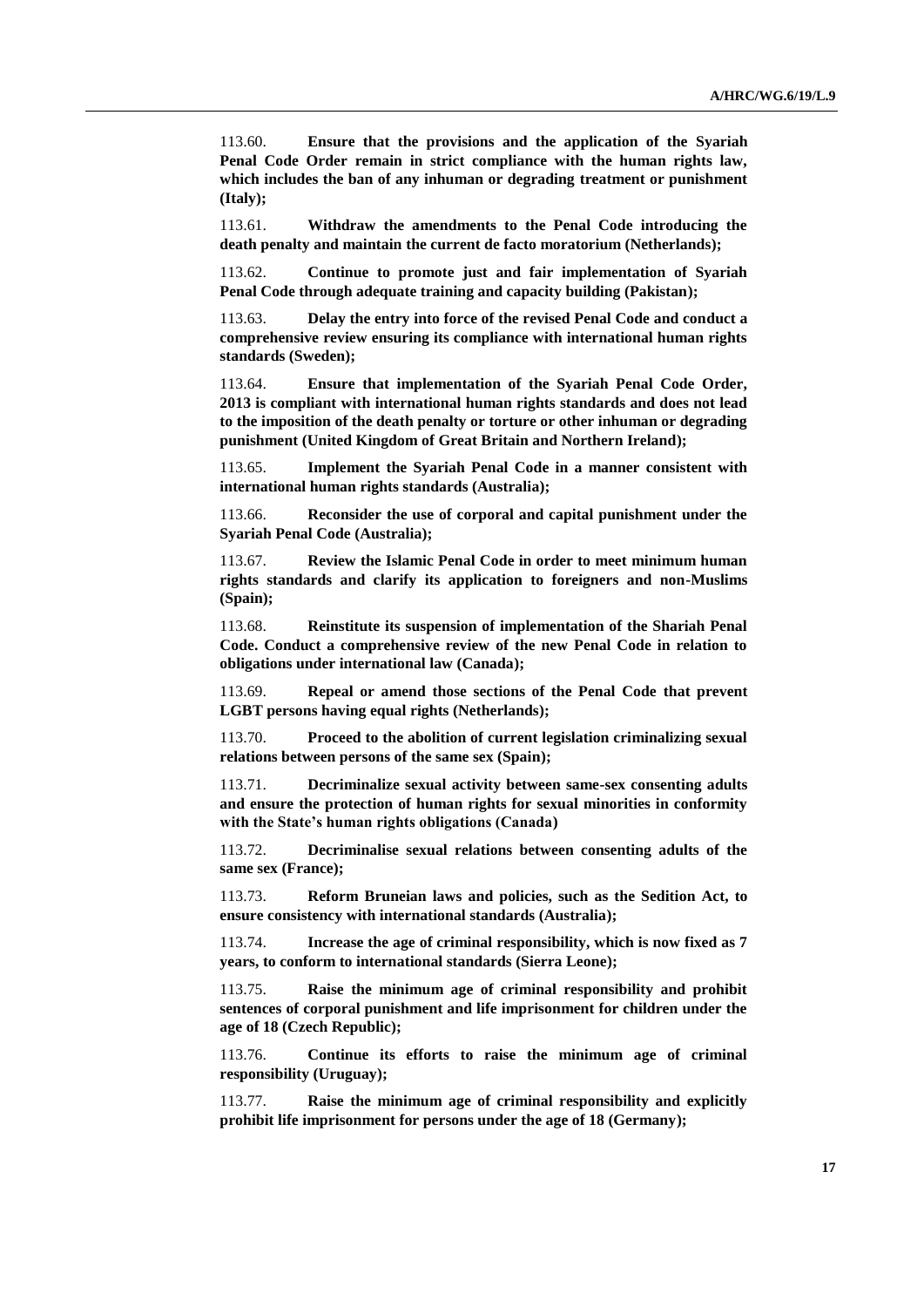113.78. **Bring into line the definition of minor in all legal domains, especially the penal, and prohibit life sentences and corporal punishment for crimes committed by minors (Mexico);** 

113.79. **Adopt reforms allowing women the transmission of citizenship as a measure in favour of gender equality and the reduction of cases of statelessness (Mexico);**

113.80. **Facilitate the integration and naturalization of stateless persons who are permanent residents (Iran (Islamic Republic of));**

113.81. **Enter into force the country's law where it encompasses specific provisions for special categories of patients such as mentally disabled offenders and those lacking capacity to consent for treatment (Bahrain);**

113.82. **Strengthen the legislative framework to reflect the provisions of international law on protection of children (Maldives);**

113.83. **Take necessary steps to improve expertise of Brunei Darussalam's obligations in ensuring effective implementation of human rights instruments of which it is a party (Cambodia);**

113.84. **Continue developing the institutional framework with respect to the promotion and protection of human rights (Jordan);**

113.85. **Establish a National Human Rights Commission in conformity with the Paris Principles (Tunisia);**

113.86. **Establish an independent national human rights institution compliant with the Paris Principles (United Kingdom of Great Britain and Northern Ireland);**

113.87. **Consider establishing a National Human Rights Institution in conformity with the Paris principles (Egypt);**

113.88. **Consider the establishment of an independent national human rights institution in conformity with the Paris Principles (India);**

113.89. **Set up its national human rights institution in accordance with the Paris Principles (Sierra Leone);**

113.90. **Continue measures to strengthen the capacity of national human rights protection mechanisms (Uzbekistan);**

113.91. **Continue to pursue its social policies upholding the institution of family in line with traditional family values (Bangladesh);**

113.92. **Continue all efforts and measures aiming at promoting and strengthening capacity of national institutions for implementation of Islamic Sharia rules (Saudi Arabia);**

113.93. **Continue its policies on improving the rights of the child (Jordan);**

113.94. **Intensify efforts and strengthen policies and strategies to address the sale and trafficking of persons, especially women and children (Costa Rica);** 

113.95. **Continue its efforts in training and capacity-building programmes for government and law enforcement officials in order to strengthen the efficiency in the promotion and protection of human rights within the existing laws and policies (Malaysia);**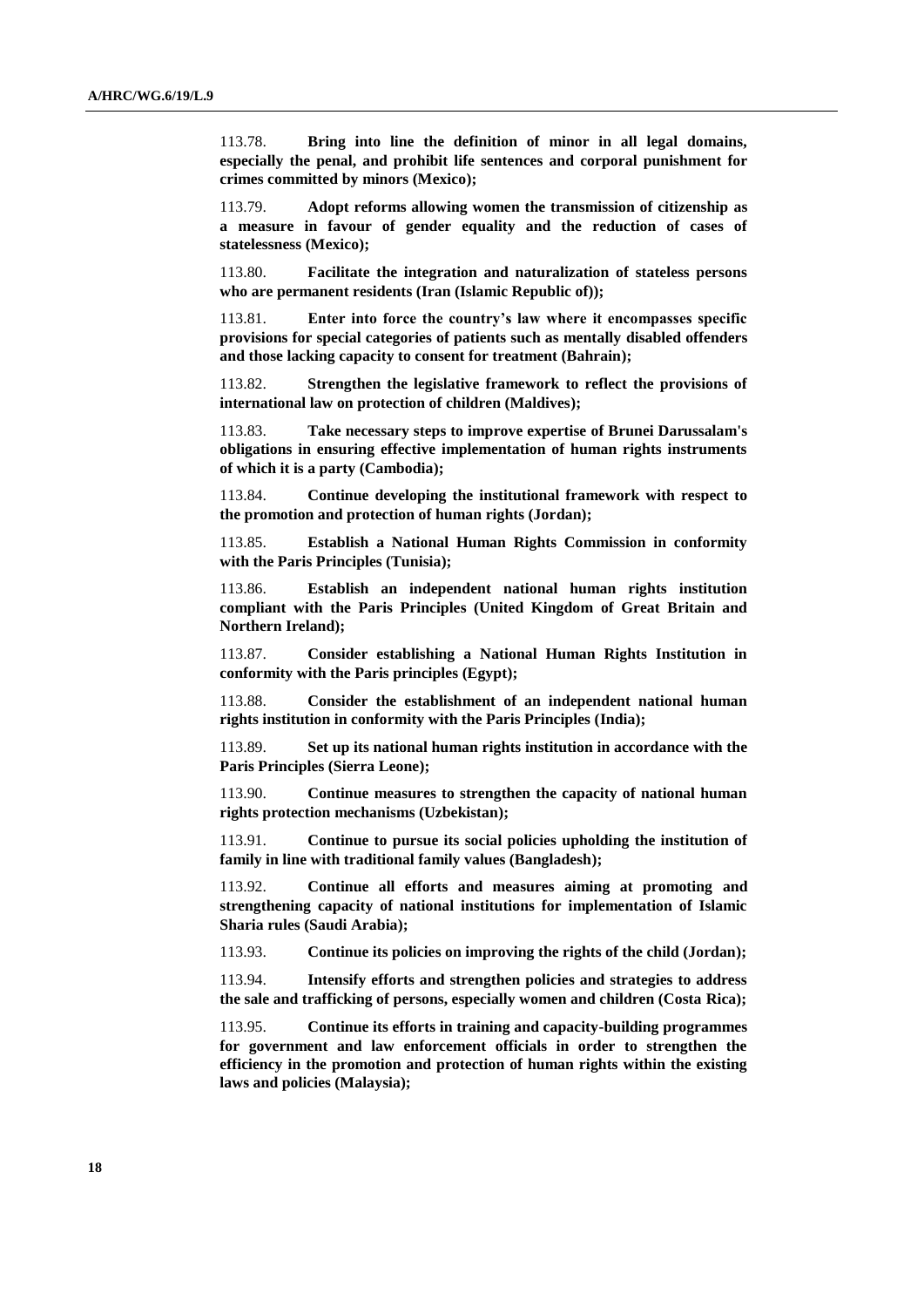113.96. **Take into account the constructive contributions arising from this review in the current national social policies (Nicaragua);**

113.97. **Continue strengthening its successful education policies, as well as the social protection programs being implemented in order to provide the highest quality of life and well-being to its people (Venezuela (Bolivarian Republic of));**

113.98. **Maintain constructive and cooperative dialogue with the international community in the field of human rights (Timor-Leste);**

113.99. **Continue providing the full exercise of women and children rights within the framework of the Plan of Action on Family Institution and Women (Kazakhstan);** 

113.100. **Continue its initiatives to improve the living standards of its people, especially in meeting the basic needs of the vulnerable groups (Kuwait);**

113.101. **Continue strengthening and implementing the current Plan of Action for Women and the Family Institution (Nicaragua);**

113.102. **Continue the programmes and national plans that aim to empower youth (Syrian Arab Republic);**

113.103. **Continue efforts to promote and protect the rights of women and children on all levels (Qatar);**

113.104. **Continue its endeavour to promote and protect the human rights of children and women (Iran (Islamic Republic of));** 

113.105. **Continue its efforts to promote education and training in human rights (Djibouti);**

113.106. **Intensify efforts to develop human rights education system and to strengthen the culture of human rights (Uzbekistan);**

113.107. **Continue to ensure the fulfilment of the necessities of the vulnerable groups in Brunei Darussalam and, in this regard, also continue to uphold its commitments to the relevant international human rights instruments to which Brunei Darussalam is a party (Pakistan);** 

113.108. **Further its endeavours with regard to the smooth and productive activities of the six Special Committees to address the issues of poverty; community's mentality; immoral behaviour; crime; family institution and women; and persons with disabilities and elderly (Azerbaijan);**

113.109. **Underscore discipline and respect by the youth for the aged under Brunei's Care for the Elderly Project bearing in mind that an older person or parent who is abused by a caregiver would still feel humiliated, however much he or she is fed. (Ghana);** 

113.110. **Endeavour to sustain its Senior Citizens Activity Centre to enable the youth learn from the experience of the elderly (Ghana);** 

113.111. **Continue its efforts in maintaining social harmony (Singapore);**

113.112. **Continue its cooperation with the United Nations and other international organisations to strengthen human rights (Myanmar);**

113.113. **Continue its co-operation with the Office of the High Commissioner for Human Rights on all issues of mutual interest (Romania);**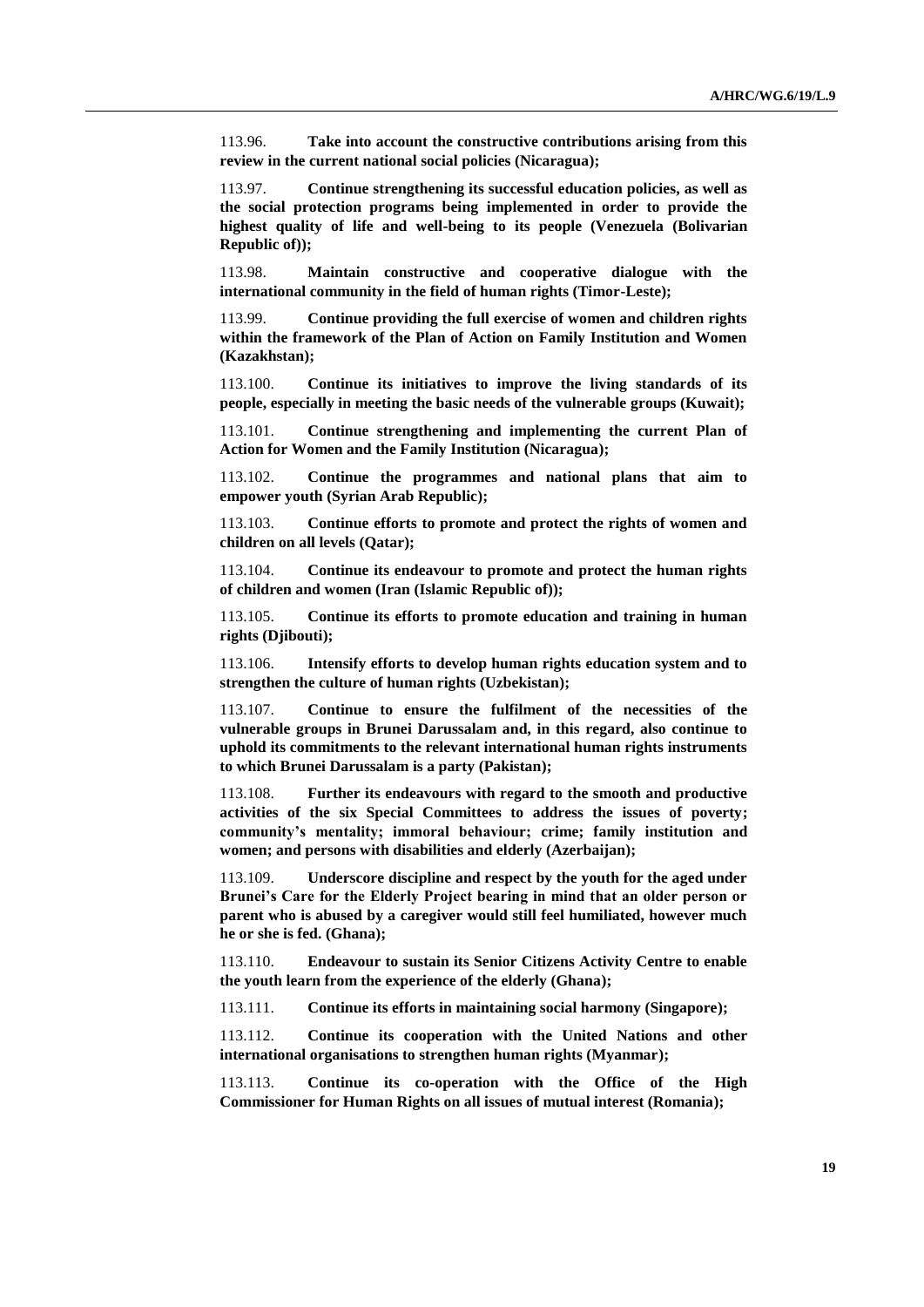113.114. **Continue its engagement with various institutions to promote and protect human rights at the regional and international fora (Kuwait);**

113.115. **Continue and strengthen the active interaction with regional and international organizations of human rights (Morocco);**

113.116. **Continue its constructive role and contribution in the promotion and protection of human rights in the region, particularly through established regional frameworks in ASEAN, such as the ASEAN Intergovernmental Commission on Human Rights (AICHR); the ASEAN Commission on the Promotion and Protection of the Rights of Women and Children (ACWC) (Myanmar);**

113.117. **Collaborate with treaty bodies and special procedures mandate holders (Chad);**

113.118. **Step up its cooperation with the United Nations by addressing a standing invitation to special procedures and present the overdue report on the implementation of the CRC (Portugal);**

113.119. **Consider issuing a standing invitation to the UN special procedures (Ukraine);**

113.120. **Cooperate with the special procedures of the United Nations in addressing a standing invitation and facilitating their visits (France);**

113.121. **Foster an inclusive society in which all, regardless of race, citizenship and religion, are equally protected (Sweden);**

113.122. **Ensure the principle of equality before the law and the respect of the fundamental rights of all citizens without distinction of any kind such as sex, race, religion or belief (France);**

113.123. **Implement awareness projects and activities to combat discriminatory attitudes, and further its efforts to promote human rights education (Albania);**

113.124. **Continue to make efforts to further promote women's rights and eliminate discrimination (Japan);** 

113.125. **Respect the fundamental principle of equality between men and women in particular by allowing women from Brunei Darussalam to transmit their nationality to their children and by raising the age of marriage for women (France);**

113.126. **Maintain the moratorium on executions with a view to abolishing the death penalty and provide statistics such as sex and age of persons sentenced to the death penalty or executed (France);**

113.127. **Maintain a moratorium and ultimately move to abolish the death penalty in law (Australia);**

113.128. **Uphold Brunei's long-lasting moratorium on the death penalty (Czech Republic);**

113.129. **Refrain from any steps to extend the application of the death penalty or otherwise alter the legal system in a manner that would violate human rights (Germany);** 

113.130. **Abolish the death penalty for all crimes (Montenegro);**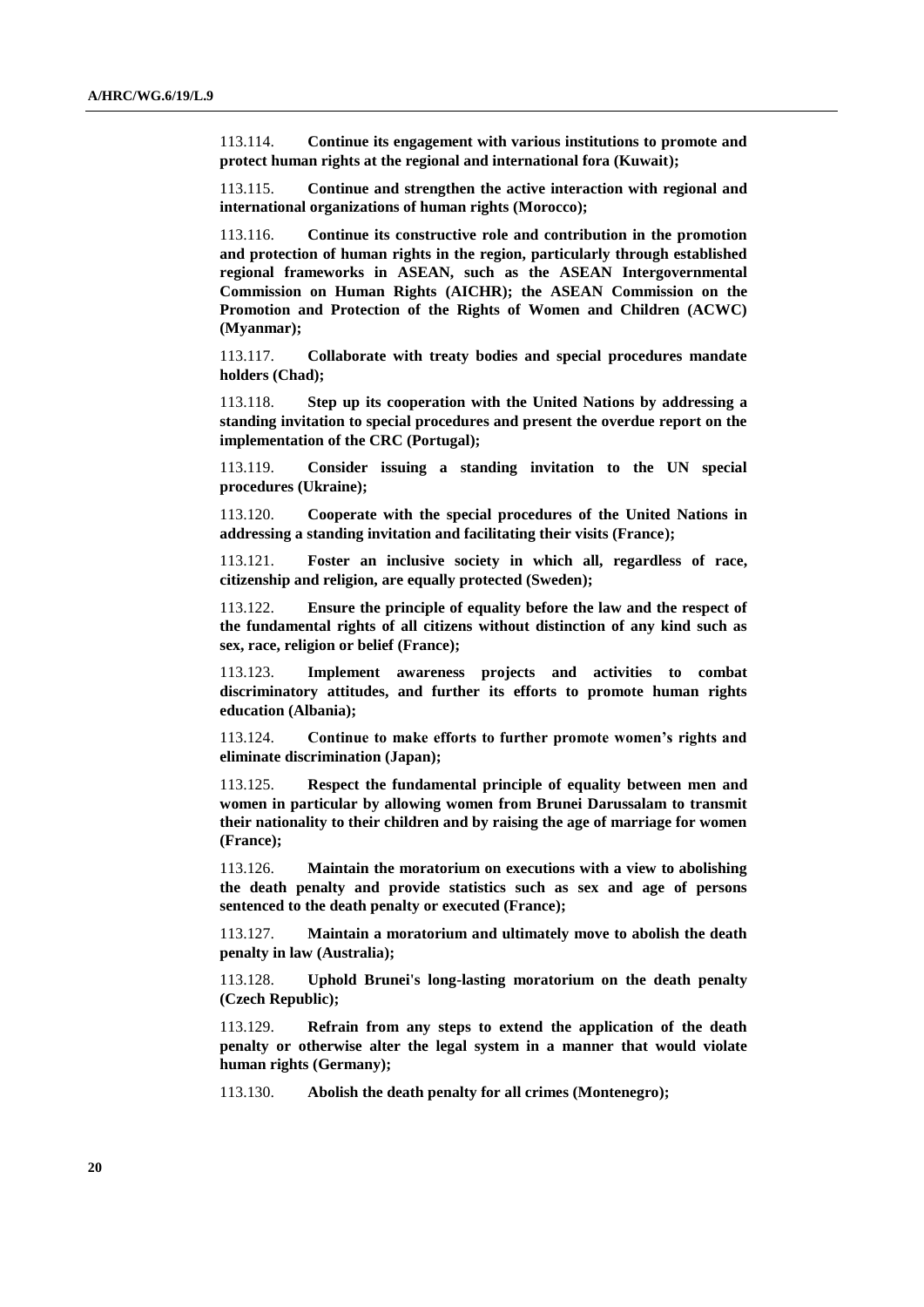**113.131. If Brunei continues to use the death penalty, meet at least the minimum international standards on death penalty (ECOSOC resolution 1984/50) and the relevant provisions of the Covenant on Civil and Political Rights (Articles 6 and 14) and the Convention on the Rights of the Child (Article 37) (Belgium);**

113.132. **Establish a formal moratorium on the use of the death penalty and work towards its abolition (Sweden);**

113.133. **Address specifically the root causes of gender violence by promoting awareness programs in the education sector and by the economic empowerment of women (Spain);**

113.134. **Continue its efforts in safeguarding the rights of women and children, particularly in combating trafficking in persons (Philippines);**

113.135. **Continue enhancing its efforts for strengthening the family institution and to empower women and ensure their enjoyment of their legitimate rights and ensure women's effective participation in the decisionmaking (Sudan);**

113.136. **Prohibiting corporal punishment sentences, in all settings, including in the home (Uruguay);** 

113.137. **Ban corporal punishment sentences and life sentences, in particular those imposed on children (Costa Rica);**

113.138. **Step up its efforts in the promotion and protection of the rights of children, including continuing its measures in combating violence against children (Afghanistan);**

113.139. **Strengthen and widen the scope of the awareness campaigns against child abuse, as well as the establishment of the Action Team on Child Protection to oversee cases of abuse, including corporal punishment (Brazil);**

113.140. **Strengthen the measures adopted to ensure the effective prohibition of minors' under 18 prostitution, paying particular attention to the prohibition of the use of this type of prostitution or to offer it (Spain);**

113.141. **Implement Article 3(b) of ILO Convention No. 182, which requires States parties to establish the strict prohibition of the use, recruitment or offering of a child for prostitution, production of pornography or pornographic performances (Belgium);**

113.142. **Take further measures to ensure sufficient data on the prevalence of the worst forms of child labour in the country and, particularly with regard to child trafficking (Albania);**

113.143. **Redouble its efforts to ensure effective control in the fight against the sale and trafficking of children, including by raising awareness and by providing agents at the border with the necessary tools to identify victims and vulnerable populations and combat trafficking effectively (Belgium);**

113.144. **Take effective and time-bound measures to ensure that children, with particular attention to children of migrant workers, were protected from trafficking and prostitution (Slovenia);**

113.145. **Extend its participation and share its experience in the field of combating trafficking in persons with the countries of the region, and continue**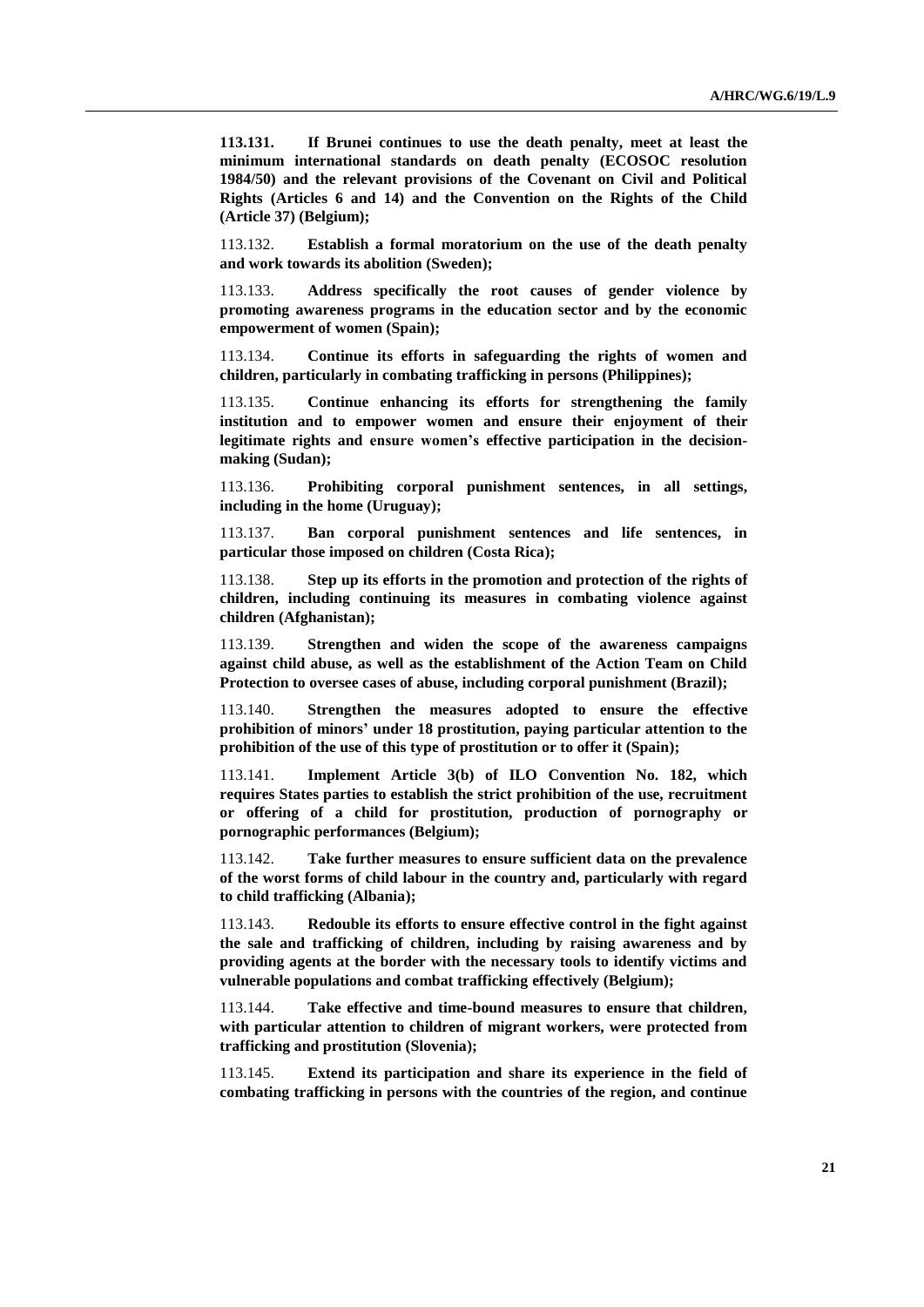**its efforts to cooperate with the international community to eliminate this social scourge (United Arab Emirates);**

113.146. **Continue its efforts against trafficking in persons (Azerbaijan);** 

113.147. **Continue taking measures on combating trafficking in persons (Kazakhstan);** 

113.148. **Step up efforts in the area of combating human trafficking including training of officials on identifying victims of human trafficking as well as measures for the protection and rehabilitation of victims (Belarus);**

113.149. **Continue to strengthen efforts to combat human trafficking and to raise awareness of its danger (Qatar);**

113.150. **Promote freedom of religion and belief, including by increasing access to religious literature, places of worship, and public religious gatherings for non-Muslims and non-Shafi'i Muslims (Canada);**

113.151. **Ensure full freedom of expression and end media censorship (Sweden);**

113.152. **Attach greater importance to the promotion of civil and political rights, recognizing the indivisibility and interdependence of human rights, and grant freedom of speech and other civil liberties to its citizens (Germany);** 

113.153. **Continue to promote the empowerment of women, particularly their employment and participation in politics and the decision-making process (Thailand);** 

113.154. **Continue efforts to promote the status of women in society and their effective participation in the decision-making process of the country (Algeria);**

113.155. **Continue to work on the formation of a national mechanism for women`s empowerment (Belarus);**

113.156. **Take further steps towards ensuring better representation and participation of women in public and political life, including in the Government and Parliament (Egypt);**

113.157. **Strengthen efforts to promote empowerment of women and gender equality with the objective of increasing their participation in decisionmaking (Maldives);**

113.158. **Continue to promote opportunities for women in society so that they can actively participate in the decision-making process (Nicaragua);**

113.159. **Continue its efforts to achieve sustainable economic development, improving education and training, protection and empowerment of vulnerable groups such as women and the poor people (Yemen);**

113.160. **Continue efforts to promote economic growth through its national development plans and ensure greater work opportunity for its youths and women (Viet Nam);**

113.161. **Further protect the women's rights by providing more assistance to poor women and those with disabilities (China);**

113.162. **Continue its efforts to ensure adequate housing, access to healthcare and education as means to ensure quality standard of living for its peoples (Turkey);**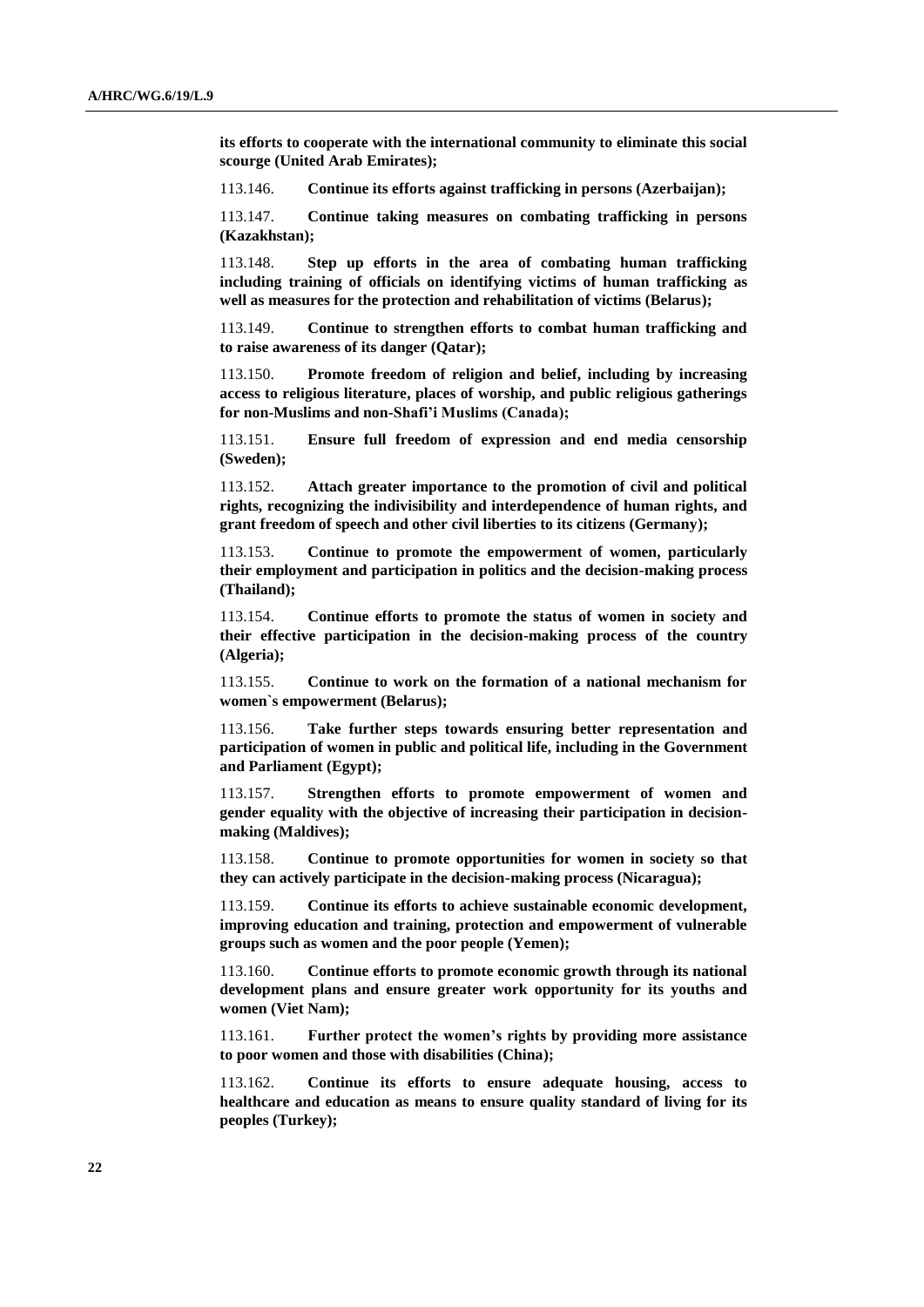113.163. **Continue its exemplary efforts to improve the living standards of the people, particularly in ensuring their access to the quality of health care services and education (Lao People's Democratic Republic);**

113.164. **Continue all initiatives and efforts to improve the standard of living of the people of Brunei, especially in the field of health and quality of education (Saudi Arabia);**

113.165. **Further enhance national mechanism and invest more resources in improving the well-being of the people, including through adequate provision of housing (Viet Nam);**

113.166. **Continue its efforts to design and implement its plans aimed at promoting human development programmes in the important sectors in the country (Oman);**

113.167. **Ensure that continuous efforts are undertaken to develop its human capital through education and training and empowering vulnerable groups (Sri Lanka);**

113.168. **Continue to meet the basic needs of vulnerable groups in the country, especially women, children, elderly and persons with disabilities (Lao People's Democratic Republic);**

113.169. **Accelerate putting in place a comprehensive development plan for the health system and its infrastructure (Bahrain);**

113.170. **Continue putting an emphasis on the promotion of human rights, ensuring the right to basic standards of health, education, nutrition and welfare of the entire population (Cuba);**

113.171. **Continue to improve its national healthcare system and ensure access to quality healthcare (Singapore);**

113.172. **Continue to strengthen its comprehensive free health-care system by taking necessary steps to increase the number of qualified local health personnel in the country (Sri Lanka);**

113.173. **Increase its provision of scholarships to students to study medicine, and intensity efforts to optimise facilities and human resource utilisation focusing on efficient health system models (State of Palestine);**

113.174. **Continue ensuring the right to safe drinking water and sanitation for all persons (Egypt);**

113.175. **Continue to increase public awareness of harm of narcotic drugs (Russian Federation);**

113.176. **Continue the programmes and national plans in developing education, especially in early childhood (Syrian Arab Republic);**

113.177. **Continue to promote the right to education for all, particularly for the underprivileged and disadvantaged (Thailand);**

113.178. **Continue to seek international technical cooperation and assistance especially in the areas of health and education (Timor-Leste);**

113.179. **Take further measures aimed at ensuring the right to education for all and promote human rights education and training (Ukraine);**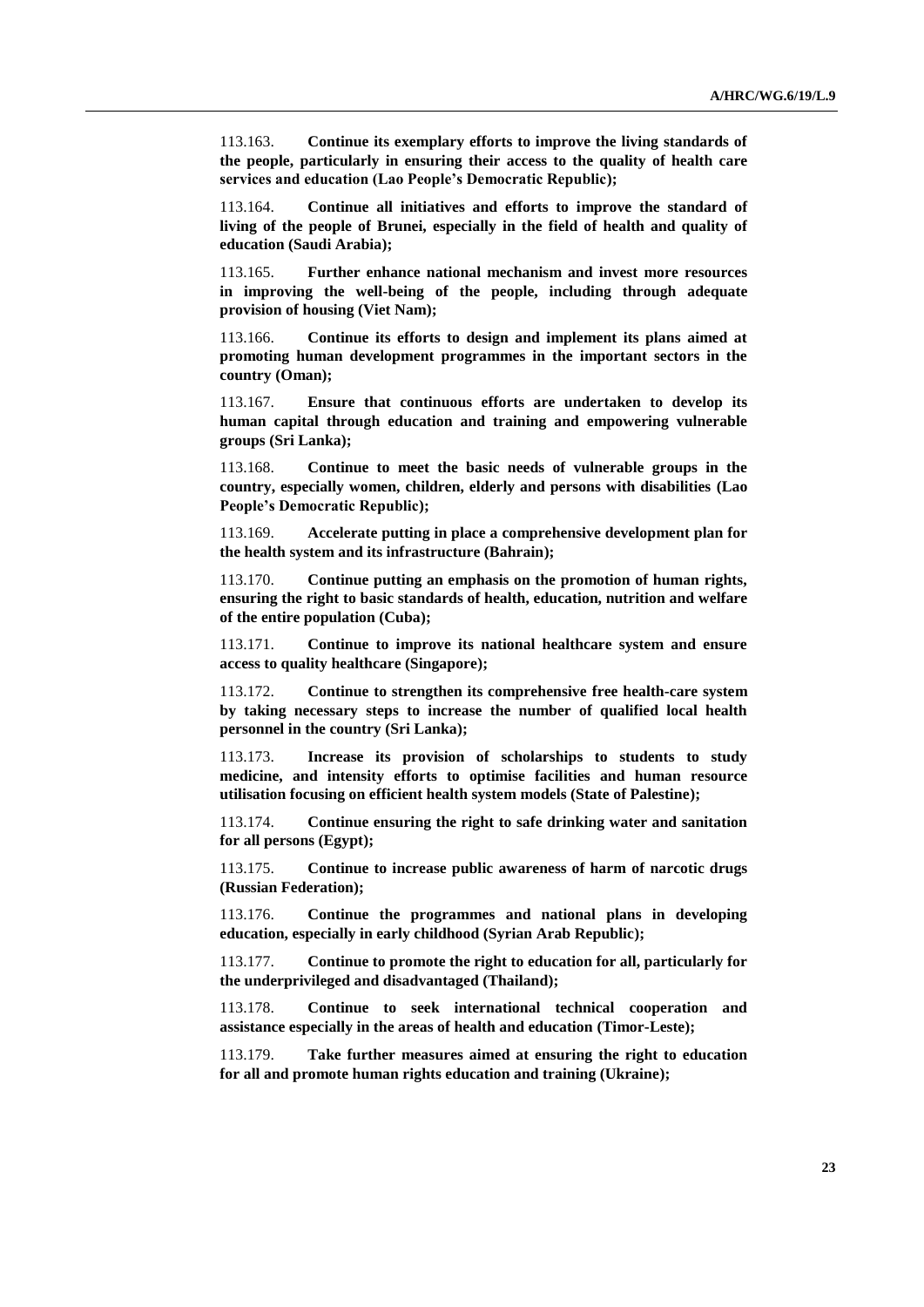113.180. **Further include human rights education and awareness-raising programs in school and university curriculum as part of its efforts to promote human rights in the country (Armenia);**

113.181. **Continue its efforts with a view to further promote its position on achieving almost all targets of the MDGs and on its education indicators (Azerbaijan);**

113.182. **Continue to implement the national education strategic plan to raise the coverage of the education and its quality (China);**

113.183. **Continue its efforts in the promotion and protection of children's rights, including through the implementation of the Plan of Action of Family Institution and Women and public education campaigns on the right of the child (Indonesia);**

113.184. **Continue promoting the rights of children, particularly in guaranteeing their access to quality education, so as to ensure that they would be able to enter the workforce with the necessary skills (Malaysia);** 

113.185. **Increase the access of children, women and persons with disabilities to education (Morocco);**

113.186. **Continue to take further steps to strengthen its education system, particularly through the initiatives outlined in its Strategic Plan (Singapore);**

113.187. **Continue to actively promote the right to education for all and further its efforts to promote human rights education and training (State of Palestine);**

113.188. **Prioritise the enjoyment of the right to education all over the country (Sudan);** 

113.189. **Continue to implement programmes so as to improve the accessibility for persons with disabilities in the learning and working environment (Cambodia).**

114. **All conclusions and/or recommendations contained in the present report reflect the position of the submitting State(s) and/or the State under review. They should not be construed as endorsed by the Working Group as a whole.**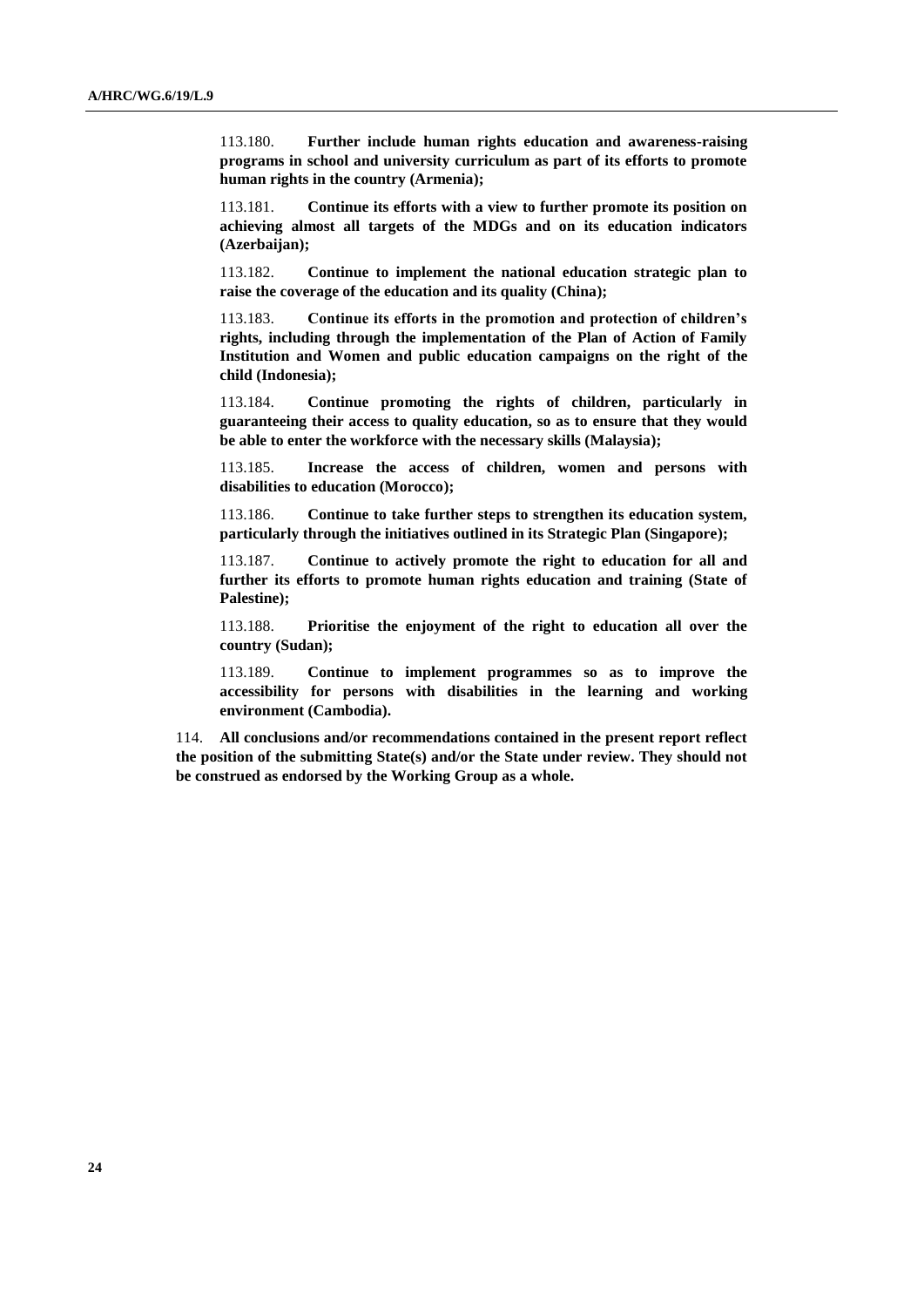## **Annex**

## **Composition of the delegation**

The delegation of Brunei Darussalam was headed by The Honourable Pehin Dato Lim Jock Seng, Minister of Foreign Affairs and Trade II Sand composed of the following members:

- H.E. Abu Sufian Haji Ali, Ambassador and Permanent Representative, Permanent Mission of Brunei Darussalam to United Nations, World Trade Organization and other International Organizations in Geneva;
- Mr. Yahya Haji Idris, Permanent Secretary, Prime Minister's Office;
- H.E. Datin Paduka Tan Bee Yong, Permanent Secretary, Ministry of Foreign Affairs and Trade;
- Ms. P A Mansurah Izzul Bolkiah, Assistant Director, Ministry of Foreign Affairs and Trade;
- Mr. Dato Seri Setia Haji Tasim Hj Akim,Director of Islamic Legal Unit, Ministry of Religious Affairs;
- Mrs. Hjh Nor Hashimah Hj Mohd Taib, Assistant Solicitor-General. Attorney General's Chambers;
- Mr. Mohd Shafiee Hj Kassim, Acting Director, Ministry of Foreign Affairs and Trade;
- Mr. Azmi Hj Hafneh, Acting Director, Department of Immigration and National Registration;
- Mr. Hj Mohammad Rosli Hj Ibrahim, Senior Special Duties Officer, Prime Minister's Office;
- Ms. Hjh Noridah Abdul Hamid, Acting Deputy Director, Ministry of Culture, Youth and Sports;
- Mr. Rozan Justin Teo Hj Azlan, Assistant Labour Commissioner, Department of Labour;
- Ms. Normassahrol Hafyzah Ahmad Sah, Education Officer, Ministry of Religious Affairs;
- Ms. Mariani Hj Sallehuddin, Legal Counsel, Attorney General's Chambers;
- Ms. Nazirah Hj Zaini, Second Secretary, Ministry of Foreign Affairs and Trade;
- Ms. Nurussa'adah Muharram, Second Secretary, Permanent Mission of Brunei Darussalam to United Nations, World Trade Organization and other International Organizations in Geneva;
- Ms. Hjh Norhartijah Hj Puteh, Syariah Legal Officer, Ministry of Religious Affairs;
- Ms. Siti Zaharah Hj Abdul Razak, Community Development Officer, Ministry of Culture, Youth and Sports;
- Ms. Norismahfadzalina Hj Ismail, Senior Chief Immigration Officer, Department of Immigration and National Registration;